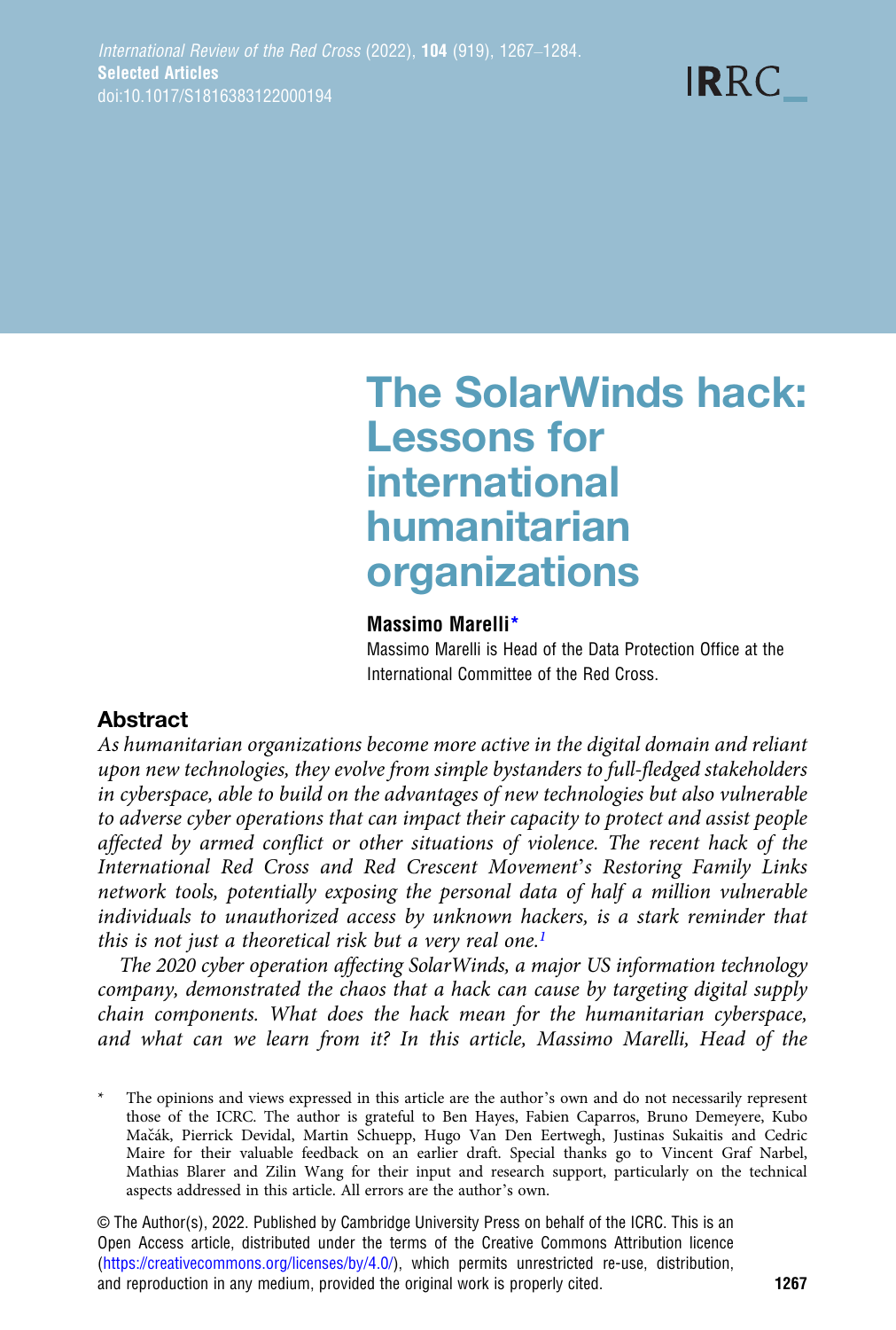<span id="page-1-0"></span>International Committee of the Red Cross's Data Protection Office, draws out some possible lessons and considers the way forward by drawing on the notion of "digital sovereignty".

Keywords: supply chain, cyber security, digital sovereignty, data sovereignty, humanitarian action, international law, data protection, cyber strategy, international organizations.

r r r r r r r

# Introduction

Even in 2022, with a news cycle overwhelmed by conflicts, a deadly pandemic, climate disasters and political turmoil, the 2020 cyber operation targeting SolarWinds continues to leave a mark, with consequences that still persist today.<sup>2</sup> Hackers used the operation against SolarWinds, a major US information technology (IT) company, to spy on private companies – such as  $FireEye<sup>3</sup>$ , the elite cyber security firm that exposed the breach<sup>4</sup> – as well as US government agencies, including the Department of Homeland Security and Treasury Department.

Cyber operations of this type, exploiting the digital supply chain, are happening and causing damage. Humanitarian organizations today are essentially bound to this supply chain and therefore are also in harm's way.5 This article will explore these two phenomena and discuss avenues forward. Specifically, the article seeks to identify relevant questions and draw lessons from the SolarWinds hack in order to help illustrate the challenges facing humanitarian organizations in cyberspace and, in turn, to think through the potential approaches that organizations can take to meet these challenges.

There are three parts to this article. The first part provides a brief analysis of the SolarWinds hack and its significance to international organizations and

- International Committee of the Red Cross (ICRC), "Cyber-Attack on ICRC: What We Know", 16 February 2022, available at: [www.icrc.org/en/document/cyber-attack-icrc-what-we-know](https://www.icrc.org/en/document/cyber-attack-icrc-what-we-know) (all internet references were accessed in March 2022).
- 2 A simple explanation of how the hack happened and why it is so significant can be found in Isabella Jibilian and Katie Canales, "The US is Readying Sanctions against Russia Over the SolarWinds Cyber Attack", Insider, 15 April 2021, available at: [www.businessinsider.com/solarwinds-hack-explained](https://www.businessinsider.com/solarwinds-hack-explained-government-agencies-cyber-security-2020-12)[government-agencies-cyber-security-2020-12](https://www.businessinsider.com/solarwinds-hack-explained-government-agencies-cyber-security-2020-12).
- 3 William Turton and Kartikay Mehrota, "FireEye Discovered SolarWinds Breach while Probing Own Hack", Bloomberg, 15 December 2020, available at: [www.bloomberg.com/news/articles/2020-12-15/](https://www.bloomberg.com/news/articles/2020-12-15/fireeye-stumbled-across-solarwinds-breach-while-probing-own-hack) [fireeye-stumbled-across-solarwinds-breach-while-probing-own-hack](https://www.bloomberg.com/news/articles/2020-12-15/fireeye-stumbled-across-solarwinds-breach-while-probing-own-hack).
- 4 See FireEye, "Highly Evasive Attacker Leverages SolarWinds Supply Chains to Compromise Multiple Global Victims with SUNBURST Backdoor", Mandiant, 13 December 2020, available at: [www.fireeye.](https://www.fireeye.com/blog/threat-research/2020/12/evasive-attacker-leverages-solarwinds-supply-chain-compromises-with-sunburst-backdoor.html) [com/blog/threat-research/2020/12/evasive-attacker-leverages-solarwinds-supply-chain-compromises-with](https://www.fireeye.com/blog/threat-research/2020/12/evasive-attacker-leverages-solarwinds-supply-chain-compromises-with-sunburst-backdoor.html)[sunburst-backdoor.html](https://www.fireeye.com/blog/threat-research/2020/12/evasive-attacker-leverages-solarwinds-supply-chain-compromises-with-sunburst-backdoor.html).
- 5 Though not directly the subject of this paper, humanitarian organizations face very significant and real cyber risks, as seen in the February 2022 hack of the International Red Cross and Red Crescent Movement's Restoring Family Links network tools, which potentially exposed the personal data of half a million vulnerable individuals to unauthorized access by unknown hackers. For more, see ICRC, above note 1.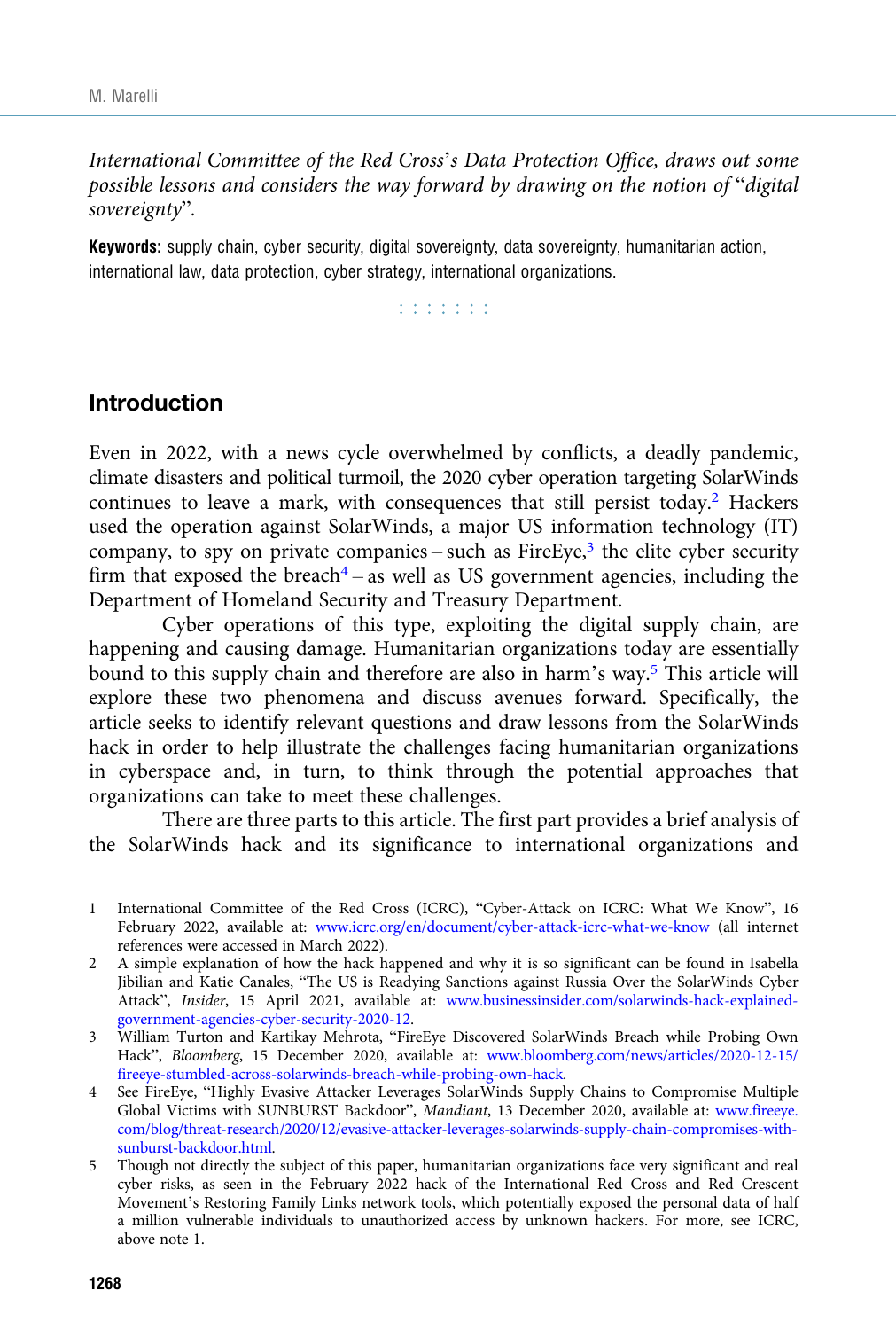humanitarian action. The second part places the SolarWinds hack and the challenges it poses in a broader context, drawing on the concepts of "data sovereignty" and "digital sovereignty"; the application of humanitarian principles and working modalities in conflict scenarios; and the broader geopolitical drivers of overarching conflicts in cyberspace. The third part of the article considers how international humanitarian organizations like the International Committee of the Red Cross (ICRC) can respond, taking all of these factors into account.

# SolarWinds: The hack and its significance

While the Stuxnet operation<sup>6</sup> showed us that, when attackers have sufficient means, it is very challenging to resist thoroughly planned and targeted operations (including, in that case, targeting air-gapped systems), the SolarWinds hack has shown us the massive scale and reach that an adversary can achieve by targeting digital supply chain components that are widely adopted, in this case the security of the software supply chain.

The SolarWinds hack<sup>7</sup> was an operation that was ongoing during most of 2020. It was revealed and widely reported in the media at the end of December 2020. It primarily targeted US government agencies and private companies, including the security company that exposed the hack, FireEye. The European Commission confirmed on 13 April 2021 that fourteen institutions, bodies or agencies of the European Union used SolarWinds/Orion. Six of them were confirmed to have been affected by the hack.8 The operation is believed by the US intelligence community to be of Russian origin<sup>9</sup> and has been formally attributed by the United States to the Russian Federation.<sup>10</sup> Russia has denied any involvement in the operation.11 The SolarWinds hack was a "supply chain" type of operation in that it vectored malware through updates of the Orion software product of SolarWinds, which is widely used to manage IT resources along business supply chains. The malicious code creates a backdoor to customers' systems, which enables hackers to install more malware and to spy on their victims. Even at the

7 I. Jibilian and K. Canales, above note 2.

8 European Parliament, "Answer Given by Mr. Hahn on Behalf of the European Commission", 13 April 2021, available at: [www.europarl.europa.eu/doceo/document/P-9-2021-001112-ASW\\_EN.pdf](https://www.europarl.europa.eu/doceo/document/P-9-2021-001112-ASW_EN.pdf).

- 9 Government of the United States, "Joint Statement by the Federal Bureau of Investigation (FBI), the Cybersecurity and Infrastructure Security Agency (CISA), the Office of the Director of National Intelligence (ODNI), and the National Security Agency (NSA)", 5 January 2021, available at: [www.cisa.](https://www.cisa.gov/news/2021/01/05/joint-statement-federal-bureau-investigation-fbi-cybersecurity-and-infrastructure) [gov/news/2021/01/05/joint-statement-federal-bureau-investigation-fbi-cybersecurity-and-infrastructure](https://www.cisa.gov/news/2021/01/05/joint-statement-federal-bureau-investigation-fbi-cybersecurity-and-infrastructure).
- 10 White House, "Fact Sheet: Imposing Costs for Harmful Foreign Activities by the Russian Government", 15 April 2021, available at: [www.whitehouse.gov/briefing-room/statements-releases/2021/04/15/fact](https://www.whitehouse.gov/briefing-room/statements-releases/2021/04/15/fact-sheet-imposing-costs-for-harmful-foreign-activities-by-the-russian-government/)[sheet-imposing-costs-for-harmful-foreign-activities-by-the-russian-government/.](https://www.whitehouse.gov/briefing-room/statements-releases/2021/04/15/fact-sheet-imposing-costs-for-harmful-foreign-activities-by-the-russian-government/)

<sup>6</sup> Stuxnet is a well-known operation carried out in Iran, allegedly by the United States and Israel, and first reported in June 2010. It involved damaging a number of centrifuges installed in the Natanz nuclear facilities used for fuel enrichment. It was allegedly aimed at hindering the Iranian uranium enrichment programme. For more information, see "Stuxnet (2010)", Cyber Law Toolkit, available at: [https://](https://cyberlaw.ccdcoe.org/w/index.php?title=Stuxnet_%282010%29) [cyberlaw.ccdcoe.org/w/index.php?title=Stuxnet\\_%282010%29](https://cyberlaw.ccdcoe.org/w/index.php?title=Stuxnet_%282010%29).

<sup>11</sup> "'Flattered' Russian Spy Chief Denies SolarWinds Attack", Reuters, 18 May 2017, available at: [www.](https://www.reuters.com/technology/russian-spy-chief-denies-svr-was-behind-solarwinds-cyber-attack-bbc-2021-05-18/) [reuters.com/technology/russian-spy-chief-denies-svr-was-behind-solarwinds-cyber-attack-bbc-2021-05-18/](https://www.reuters.com/technology/russian-spy-chief-denies-svr-was-behind-solarwinds-cyber-attack-bbc-2021-05-18/).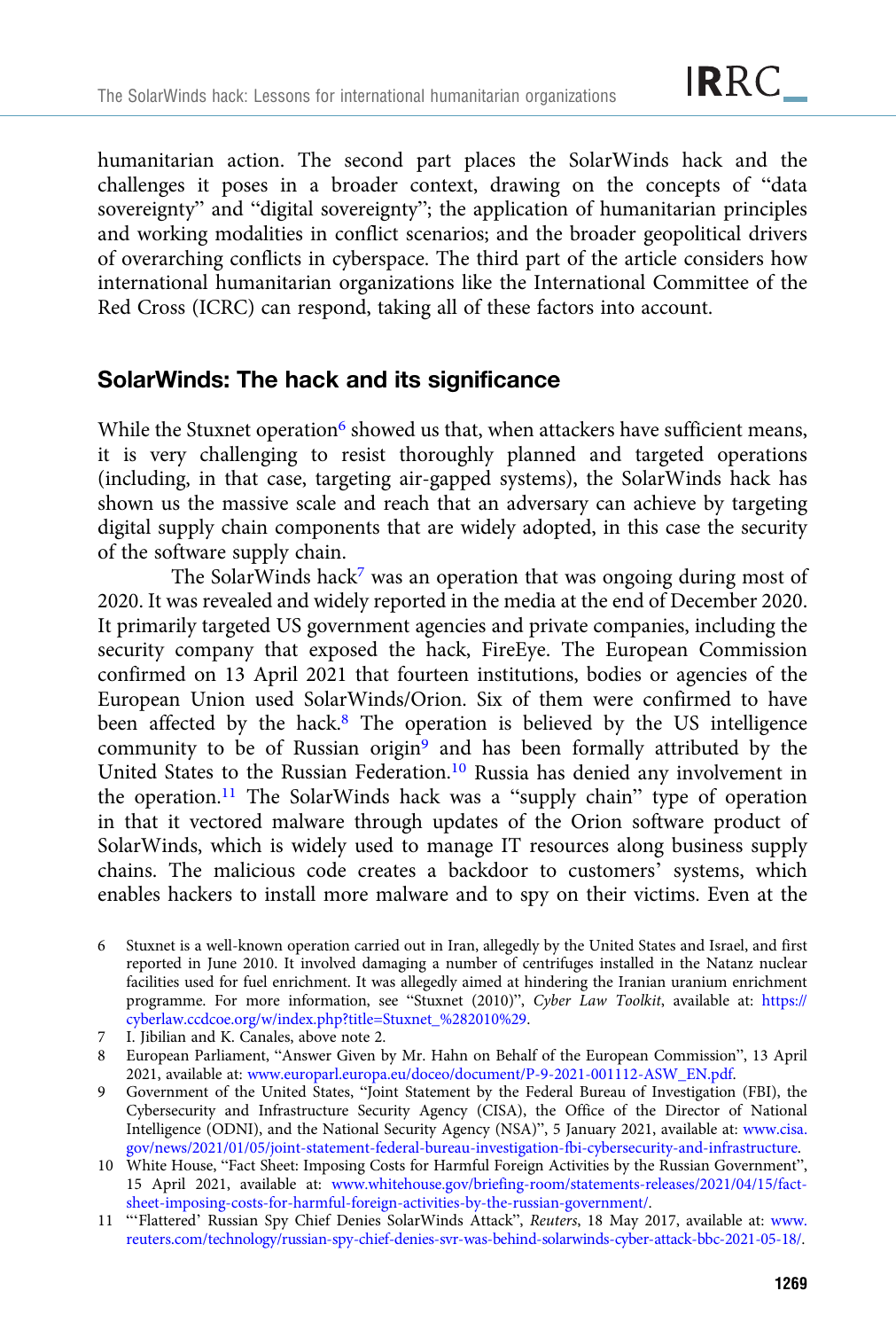time of writing, months after the hack was revealed, the full extent of the damage cannot yet be completely mapped. Indeed, according to the CEO of FireEye, Kevin Mandia, the hackers prioritized stealth above all else.<sup>12</sup> It has been estimated that recovering from the SolarWinds hack could take up to eighteen months.<sup>13</sup>

It has also been reported that "[w]hile the SolarWinds hack primarily targeted in-house infrastructure, the breach has morphed into a multidimensional assault on key computing infrastructure, including cloud services".<sup>14</sup> Indeed, it appears that breaching large-scale cloud providers, such as Microsoft, $15$  was a primary objective of the operation,<sup>16</sup> and this in turn exposed the customers of such providers to data breaches. Microsoft's president, Brad Smith, has suggested that more than 80% of the victims subsequently targeted were non-government organizations.<sup>17</sup> Microsoft source code was also accessed,<sup>18</sup> and it appears that SolarWinds hackers also accessed the US Justice Department's Microsoft Office 365 email environment.19

## Supply chain attacks and their challenges

A supply chain attack occurs when hackers infiltrate a victim's IT systems through an outside partner or vendor that provides components of the system, ranging from silicon chips to software applications.<sup>20</sup> In recent years the attack surface of IT systems has drastically increased due to their increased complexity and that of their supply chains.<sup>21</sup> Broadly speaking, there are two types of supply chain

- 12 Lucian Costantin, "SolarWinds Attack Explained: And Why It Was so Hard to Detect", CSO, 15 December 2020, available at: [www.csoonline.com/article/3601508/solarwinds-supply-chain-attack](https://www.csoonline.com/article/3601508/solarwinds-supply-chain-attack-explained-why-organizations-were-not-prepared.html)[explained-why-organizations-were-not-prepared.html](https://www.csoonline.com/article/3601508/solarwinds-supply-chain-attack-explained-why-organizations-were-not-prepared.html).
- 13 Patrick Howell O'Neill, "Recovering from the SolarWinds Hack Could Take 18 Months", MIT Technology Review, 2 March 2021, available at: [www.technologyreview.com/2021/03/02/1020166/solarwinds](https://www.technologyreview.com/2021/03/02/1020166/solarwinds-brandon-wales-hack-recovery-18-months/)[brandon-wales-hack-recovery-18-months/](https://www.technologyreview.com/2021/03/02/1020166/solarwinds-brandon-wales-hack-recovery-18-months/).
- 14 Alicia Hope, "Cloud Services from Major Providers Including Amazon and Microsoft Vulnerable to the Widespread SolarWinds Hack", CPO Magazine, 4 January 2021, available at: [www.cpomagazine.com/](https://www.cpomagazine.com/general/cloud-services-from-major-providers-including-amazon-and-microsoft-vulnerable-to-the-widespread-solarwinds-hack) [general/cloud-services-from-major-providers-including-amazon-and-microsoft-vulnerable-to-the-widespread](https://www.cpomagazine.com/general/cloud-services-from-major-providers-including-amazon-and-microsoft-vulnerable-to-the-widespread-solarwinds-hack)[solarwinds-hack.](https://www.cpomagazine.com/general/cloud-services-from-major-providers-including-amazon-and-microsoft-vulnerable-to-the-widespread-solarwinds-hack)
- 15 Scott Ikeda, "Hackers Behind SolarWinds Supply Chain Attack Targeted CrowdStrike through Microsoft Vendor's Account", CPO Magazine, 31 December 2020, available at: [www.cpomagazine.com/general/](https://www.cpomagazine.com/general/hackers-behind-solarwinds-supply-chain-attack-targeted-crowdstrike-through-microsoft-vendors-account) [hackers-behind-solarwinds-supply-chain-attack-targeted-crowdstrike-through-microsoft-vendors-account](https://www.cpomagazine.com/general/hackers-behind-solarwinds-supply-chain-attack-targeted-crowdstrike-through-microsoft-vendors-account).
- 16 Ibid.
- 17 Katie Canales, "The US Senate Just Grilled Microsoft and SolarWinds Over Last Year's Historic Cyberattack. Here's What Happened", Insider, 23 February 2021, available at: [www.businessinsider.](https://www.businessinsider.com/watch-live-senate-hearing-solarwinds-microsoft-fireeye-crowdstrike-cyberattack-2021-2) [com/watch-live-senate-hearing-solarwinds-microsoft-fireeye-crowdstrike-cyberattack-2021-2.](https://www.businessinsider.com/watch-live-senate-hearing-solarwinds-microsoft-fireeye-crowdstrike-cyberattack-2021-2)
- 18 Ravie Lakshmanan, "Microsoft Says Solar Winds Hackers Accessed Some of Its Source Code", The Hacker News, 31 December 2020, available at: [https://thehackernews.com/2020/12/microsoft-says-solarwinds](https://thehackernews.com/2020/12/microsoft-says-solarwinds-hackers.html)[hackers.html](https://thehackernews.com/2020/12/microsoft-says-solarwinds-hackers.html).
- 19 Ibid.
- 20 Maria Korolov, "Supply Chain Attacks Show Why You Should Be Wary of Third-Party Providers", CSO, 4 February 2021, available at: [www.csoonline.com/article/3191947/supply-chain-attacks-show-why-you](https://www.csoonline.com/article/3191947/supply-chain-attacks-show-why-you-should-be-wary-of-third-party-providers.html)[should-be-wary-of-third-party-providers.html](https://www.csoonline.com/article/3191947/supply-chain-attacks-show-why-you-should-be-wary-of-third-party-providers.html).
- 21 Krontech, "The Increasing Attack Surface in 2019", 15 April 2019, available at: [https://krontech.com/the](https://krontech.com/the-increasing-attack-surface-in-2019)[increasing-attack-surface-in-2019](https://krontech.com/the-increasing-attack-surface-in-2019).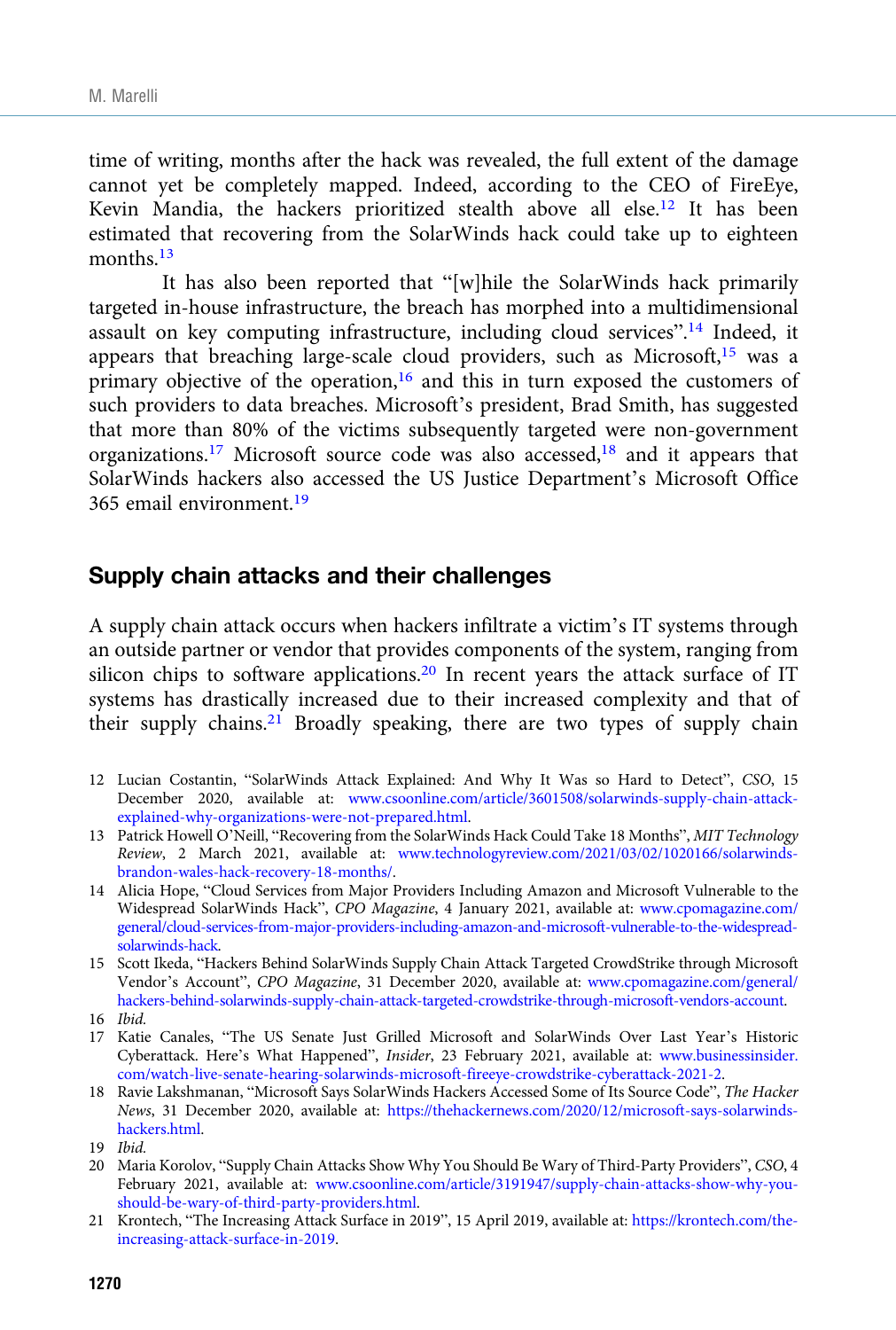attack, software and hardware, though the underlying technological infrastructure is much more complex in practice.<sup>22</sup> The SolarWinds hack is a perfect example of supply chain attacks where the hackers attack the software applications of the systems. Other examples of this kind of operation, which has been prevalent for many years, include dependency confusion attacks, $23$  a type of software supply chain attack that relies on the dependencies inherent in software development processes, discovered by bug hunter Alex Birsan. For many package managers (such as npm and pip), the catalogue of dependencies for software can be a mix of public and private dependencies, which causes ambiguity when there exist both public and private packages with the same name. Some package managers default to public packages over private ones upon a name conflict. By exploiting this, the hackers can upload their malicious package to the package manager registry with the same name as some private packages used by the victim's software. The victim will run the malicious code directly on its local environment upon software build. As explained in Birsan's blog, this vulnerability enabled him to hack into systems belonging to Apple, Microsoft and other major tech companies without much effort.<sup>24</sup>

Examples of hardware supply chain hacks include the Supermicro hack.25 According to a Bloomberg report, Chinese hackers planted, during the manufacturing phase, small compromised chips on Supermicro motherboards<sup>26</sup> that were destined to be used in US government data centres as well as in the data centres of large cloud technology companies. The chips in question contained a backdoor programmed to send data back to the hackers. While, according to the Bloomberg report, both Supermicro and China separately deny the allegations, the elements reported by Bloomberg describe a useful illustration of a scenario of a possible hack on the hardware level of the supply chain. Another known example of a supply chain attack relates to Crypto AG, a Swiss company supplying States with hardware devices for encrypting confidential communications. As revealed in a Swiss parliamentary investigation in 2020, Crypto AG machines included secret backdoors to US intelligence services which provided Crypto AG with full access to the content of the communications.27

<sup>22</sup> "Layers of Computing Systems", David 'n' CS, 1 September 2016, available at: [https://davidncs.wordpress.](https://davidncs.wordpress.com/2016/09/01/featured-content-2/) [com/2016/09/01/featured-content-2/.](https://davidncs.wordpress.com/2016/09/01/featured-content-2/)

<sup>23</sup> Alex Birsan, "Dependency Confusion: How I Hacked into Apple, Microsoft and Dozens of Other Companies", Medium, 9 February 2021, available at: [https://medium.com/@alex.birsan/dependency](https://medium.com/@alex.birsan/dependency-confusion-4a5d60fec610)[confusion-4a5d60fec610](https://medium.com/@alex.birsan/dependency-confusion-4a5d60fec610).

<sup>24</sup> Ibid.

<sup>25</sup> Jordan Robertson and Michael Riley, "The Long Hack: How China Exploited a US Tech Supplier", Bloomberg, 12 February 2021, available at: [www.bloomberg.com/features/2021-supermicro/.](https://www.bloomberg.com/features/2021-supermicro/)

<sup>26</sup> Linsey Knerl, "What Does a Motherboard Do?", HP, 17 October 2019, available at: [www.hp.com/us-en/](https://www.hp.com/us-en/shop/tech-takes/what-does-a-motherboard-do) [shop/tech-takes/what-does-a-motherboard-do](https://www.hp.com/us-en/shop/tech-takes/what-does-a-motherboard-do).

<sup>27</sup> Greg Miller, "The Intelligence Coup of the Century", Washington Post, 11 February 2020, available at: [www.washingtonpost.com/graphics/2020/world/national-security/cia-crypto-encryption-machines-espionage/](https://www.washingtonpost.com/graphics/2020/world/national-security/cia-crypto-encryption-machines-espionage/).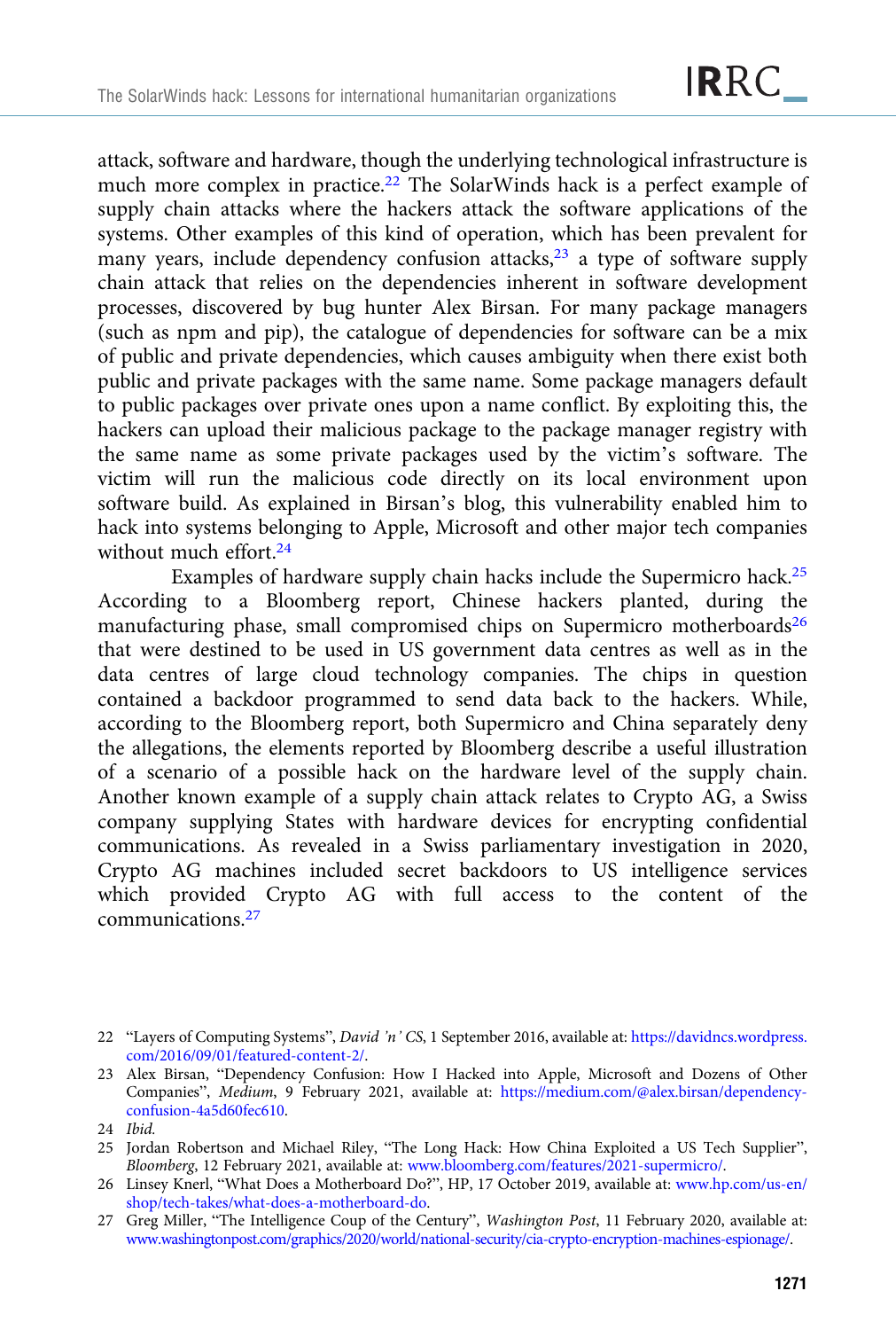As US public-interest technologist Bruce Schneier, speaking from a US perspective, explains:

Supply-chain security is an incredibly complex problem. US-only design and manufacturing isn't an option; the tech world is far too internationally interdependent for that. We can't trust anyone, yet we have no choice but to trust everyone. Our phones, computers, software and cloud systems are touched by citizens of dozens of different countries, any one of whom could subvert them at the demand of their government. $28$ 

#### Humanitarian security in cyberspace

Humanitarian organizations have growing digital footprints and are increasingly dependent on the international supply chains that the SolarWinds hack has exposed as vulnerable. As described by this author in a previous contribution for the Review,<sup>29</sup> there are several key operational, technical, organizational and legal elements that an international humanitarian organization should consider when increasing its footprint in the cyber sphere, and it is important for humanitarian organizations to clearly address these elements in a cyber security strategy. The key starting point in the development of a cyber security strategy for a humanitarian organization is an analysis of the cyber environment within which the organization operates and the challenges and threats it faces therein. In addition, in developing a cyber security strategy, humanitarian organizations should take into account that the principles of humanity, neutrality, impartiality and independence, as well as humanitarian working modalities developed over the years to enable humanitarian work, require strategic transposal in order to reflect such organizations' presence and activities in cyber space, deriving, for example, from the offering of humanitarian services to affected communities digitally.<sup>30</sup>

In addition to these elements, and as will be seen further in this article, it is argued that, in developing a cyber security strategy, it is important for humanitarian organizations to take into account three specific dimensions of the cyber environment in which they operate. The first of these is the challenges that international organizations face in maintaining exclusive "jurisdictional control" over their data due to the complexity and interconnectedness prevalent in cyberspace. The second is the challenges of applying the humanitarian principles through which organizations like the ICRC have garnered trust and access in the real world to cyberspace. What lessons can be drawn from the attempts to mitigate security risks in environments characterized by conflict and other

<sup>28</sup> Bruce Schneier, "Supply-Chain Security", Security Boulevard, 10 May 2018, available at: [https://](https://securityboulevard.com/2018/05/supply-chain-security/) [securityboulevard.com/2018/05/supply-chain-security/](https://securityboulevard.com/2018/05/supply-chain-security/).

<sup>29</sup> Massimo Marelli, "Hacking Humanitarians: Defining the Cyber Perimeter and Developing a Cyber Security Strategy for International Humanitarian Organizations in Digital Transformation", International Review of the Red Cross, Vol. 102, No. 913, 2020.

<sup>30</sup> Ibid.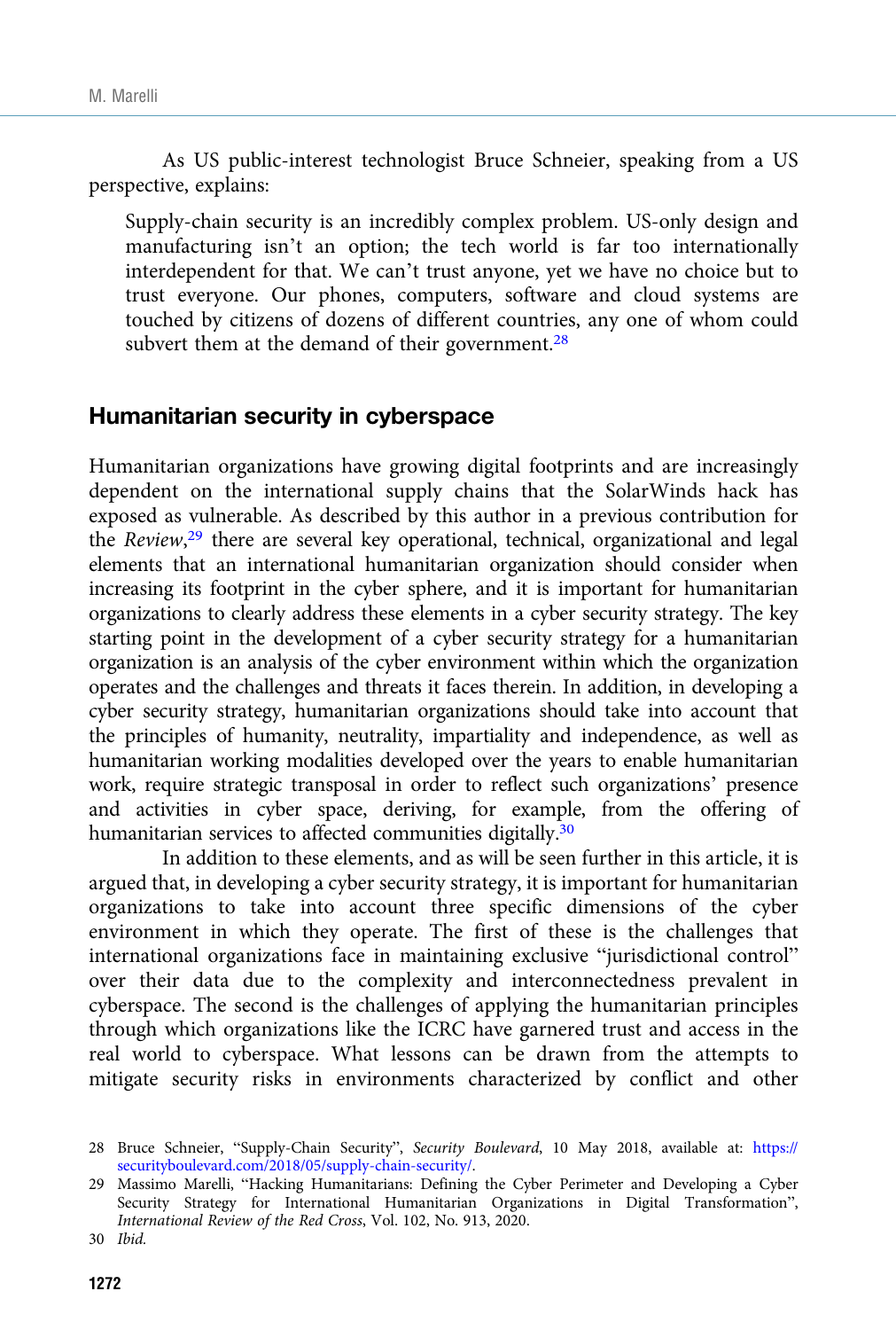situations of violence – threats which may come from State and non-State actors alike? The third dimension is the broader geopolitical cyber environment in which international humanitarian organizations operate. Parallels emerge with the power struggles that often underlie the conflicts to which humanitarians respond, and the very real risk of being caught in the crossfire.

"Data sovereignty" and "digital sovereignty": Tools for protecting humanitarian principles in cyberspace

The privileges and immunities enjoyed by international humanitarian organizations are an essential means of ensuring the neutrality and independence of their humanitarian action, which is the basis for trust on the part of the communities they serve. Anything that calls into question the neutrality and independence of organizations like the ICRC threatens to undermine that trust, which in turn jeopardizes the viability of operations on the ground and access to those in need of assistance. The security and confidentiality of information given to the ICRC in confidence, for example by detainees or parties or witnesses to a conflict, is fundamental to maintaining the trust that the organization has built up over 150 years. Accordingly, how can the ICRC maintain that trust when operating in digital environments, with incidents like the SolarWinds hack demonstrating how vulnerable the IT systems that international entities use can be?

These challenges are not unique to the ICRC, of course. States, public bodies and multinational enterprises face similar challenges. Some States have responded by asserting the need for "data sovereignty" or "digital sovereignty".<sup>31</sup> Both of these concepts imply a problematic technological dependency embedded in unwarranted or undesirable international relations, yet for the most part they are rarely defined or unpacked. And despite implying distinct types of sovereignty, these terms are often used interchangeably, without reference to how one concept might be distinguished from the other. It is therefore instructive to try to disentangle these terms.

While the notions of data sovereignty and digital sovereignty have a very different meaning from the notion of sovereignty under international law, they borrow loosely from the international law notion of the territorial sovereignty of a State: "Sovereignty in the relations between States signifies independence. Independence in regard to a portion of the globe is the right to exercise therein, to the exclusion of any other State, the functions of a State."<sup>32</sup> This brings a connotation of control over the use of data and digital infrastructure. Data sovereignty would appear to indicate that a State (or an international

<sup>31</sup> See, for example, Marie Baezner and Patrice Robin, "Cyber Sovereignty and Data Sovereignty", ETH Zürich Research Collection, 2018, available at: <https://doi.org/10.3929/ethz-b-000314613>; Stéphane Couture, "The Diverse Meanings of Digital Sovereignty", Global Media Technologies & Cultures Lab, 5 August 2020, available at: [https://globalmedia.mit.edu/2020/08/05/the-diverse-meanings-of-digital](https://globalmedia.mit.edu/2020/08/05/the-diverse-meanings-of-digital-sovereignty/)[sovereignty/;](https://globalmedia.mit.edu/2020/08/05/the-diverse-meanings-of-digital-sovereignty/) Patrik Hummel, Matthias Braun, Max Tretter and Peter Dabrock, "Data Sovereignty: A Review", Big Data & Society, Vol. 8, No. 1, 2021.

<sup>32</sup> Permanent Court of Arbitration, Island of Palmas Case (or Mianga), United States v Netherlands, Award, (1928) II RIAA 829, ICGJ 392 (PCA 1928), 4 April 1928.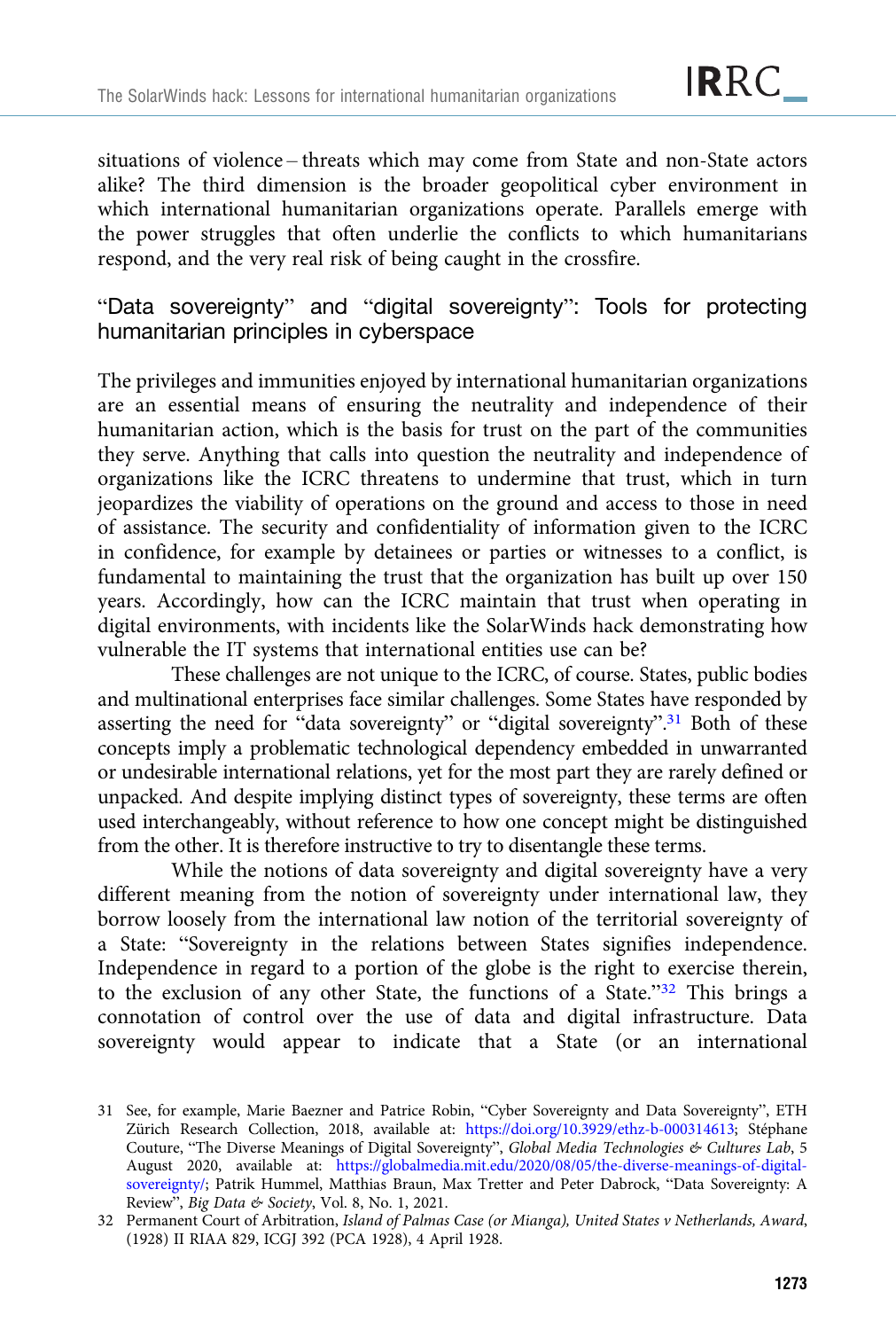organization) can exercise full control over the data it processes (which are not in the public domain), to the exclusion of any (other) entity. In other words, no other State may by application of law seek and obtain the data of the "data sovereign". For the avoidance of doubt, the notion of sovereignty is used analogously, since international organizations obviously do not enjoy territorial sovereignty. Rather, an international organization may seek to leverage the privileges and immunities it enjoys, including the inviolability of its correspondence and archives and its immunity from jurisdiction, in combination with other organizational and technical measures to achieve "exclusive control" over data. As suggested elsewhere,<sup>33</sup> international organizations can seek to ensure exclusive control through a combination of legal, technical and organizational measures.34

While the notion of data sovereignty helps to crystalize the challenges faced by States and international organizations in transnational environments like the contemporary Internet, it is not comprehensive enough to capture the challenges posed by supply chain attacks like SolarWinds. Put another way: even if by a combination of legal, technical and organizational measures an organization manages to establish exclusive control over the data it processes, largely addressing concerns over possible loss of control through exercise of legal process, a lack of control over its supply chain leaves it exposed to additional risks and vulnerabilities. Data sovereignty, it appears, needs to be complemented by a more nuanced strategic approach, which could be encapsulated by the notion of digital sovereignty.

Like data sovereignty, digital sovereignty $35$  is difficult to define. It appears to imply a broader form of "sovereign" control that covers not just data but also the hardware and software supply chains, as mentioned above, as well as network infrastructure (cables, routers and switches) and the communications supply chain. The concept of digital sovereignty does not necessarily mean that a State or an international organization can produce or have total control over all of the above, in a "digital autarky" sense: considering the level of dependencies and interconnectedness of cyberspace today, this may well be beyond the reach of even the most powerful and sophisticated stakeholders in cyberspace who have strategically been investing huge resources precisely for this purpose.<sup>36</sup> Indeed, the enormity of these challenges may even call into question the appropriateness of using the term "digital sovereignty" in the first place, when the most that can realistically be achieved may be "digital independence". But just as data sovereignty is helpful in understanding challenges, vulnerabilities and

<sup>33</sup> M. Marelli, above note 29.

<sup>34</sup> Linked to this is the notion of the "sovereign cloud" – i.e., a cloud architecture in which data sovereignty can be respected and applied. See Christopher Kuner and Massimo Marelli, Handbook on Data Protection in Humanitarian Action, 2nd ed., ICRC, Geneva, 2020, Chap. 10.9, available at: [www.icrc.org/en/data](https://www.icrc.org/en/data-protection-humanitarian-action-handbook)[protection-humanitarian-action-handbook.](https://www.icrc.org/en/data-protection-humanitarian-action-handbook)

<sup>35</sup> European Commission, "Europe: The Keys to Sovereignty", 11 September 2020, available at: [https://ec.](https://ec.europa.eu/commission/commissioners/2019-2024/breton/announcements/europe-keys-sovereignty_en) [europa.eu/commission/commissioners/2019-2024/breton/announcements/europe-keys-sovereignty\\_en](https://ec.europa.eu/commission/commissioners/2019-2024/breton/announcements/europe-keys-sovereignty_en).

<sup>36</sup> See, for example, Henry Farrell and Abraham L. Newman, "Weaponized Interdependence: How Global Economic Networks Shape State Coercion", International Security, Vol. 44, No. 1, 2019.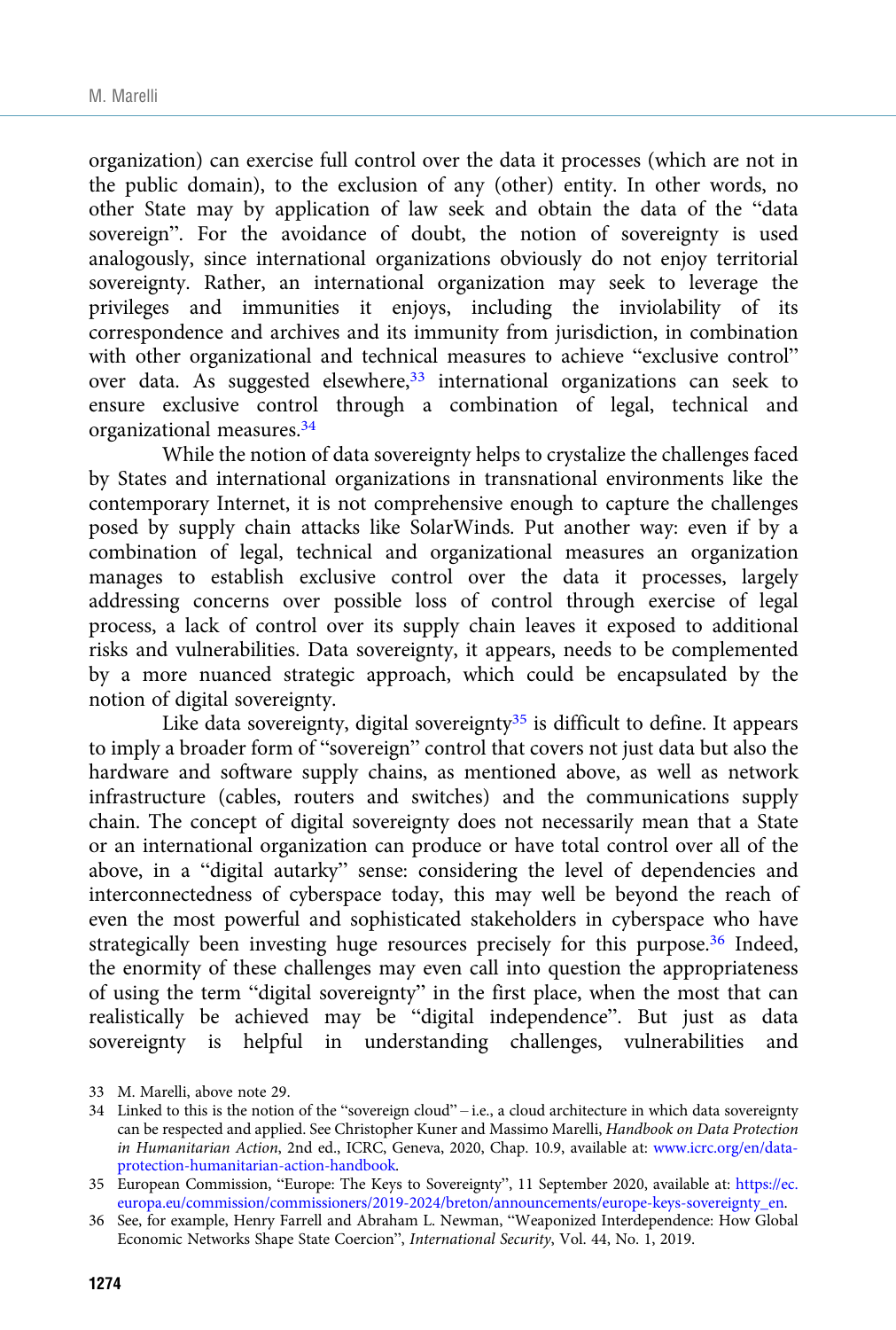international relations, digital sovereignty as a term points to the underlying fundamental objective of asserting control and exercising discretion in the choice and use of digital tools and infrastructures, pointing in other words to the importance of managing and mitigating "digital dependencies", and overdependencies in particular.

While ensuring data sovereignty would already be a major success for any international humanitarian organization, because it would enable a response to most of the digital challenges identified so far, the recent SolarWinds hack highlights that this analysis should perhaps be taken one step further. International humanitarian organizations ought to give attention to their digital sovereignty too.

It is argued that carefully analyzing the application of the notion of digital sovereignty to the work of humanitarian organizations may provide these organizations with security assets that are linked to, and exist because of, their unique status, and that can be relied on in addition to and beyond what technical security measures alone can offer. In the humanitarian sector, the reaction to cyber attacks such as the SolarWinds hack is often defeatist: if the most renowned government agencies and security companies cannot protect themselves from cyber attacks and surveillance, is it even worth it for a humanitarian organization to try to protect itself? Another common reaction is to lean even more on cyber security "professionals", tech giants and "hyperscalers" equipped with very significant resources and skilled workforces. Both reactions, however, fail to take into account the fact that security is not an absolute concept and that it depends on the vulnerabilities, threats, assets and opportunities of each organization.

The SolarWinds hack has shown us that even the best-resourced, techgiant-backed security teams, such as those of some of the companies that relied on SolarWinds, can fail in protecting their customers, and that, precisely because they serve so many customers, it does not matter who the target is: every organization using affected cloud services becomes vulnerable, and a potential victim of the attack – and that includes humanitarian organizations. Yet, some humanitarian organizations have specific "security enablers" that other organizations do not have. For instance, the security enablers of the ICRC include the recognition of a specific mandate under international law to pursue its exclusively humanitarian mission, and the trust and acceptance generated by its principles of neutrality, impartiality and independence, as well as operating modalities based on (among others) confidentiality and bilateral confidential dialogue. The ICRC is used to leveraging these principles and operating modalities for its own security in the physical world, and like other international humanitarian organizations, it needs to transpose this way of working to the cyber world.37

<sup>37</sup> Massimo Marelli, "Hacking Humanitarians: Moving Towards a Humanitarian Cybersecurity Strategy", Humanitarian Law and Policy Blog, 16 January 2020, available at: [https://blogs.icrc.org/law-and-policy/](https://blogs.icrc.org/law-and-policy/2020/01/16/hacking-humanitarians-cybersecurity-strategy/) [2020/01/16/hacking-humanitarians-cybersecurity-strategy/](https://blogs.icrc.org/law-and-policy/2020/01/16/hacking-humanitarians-cybersecurity-strategy/).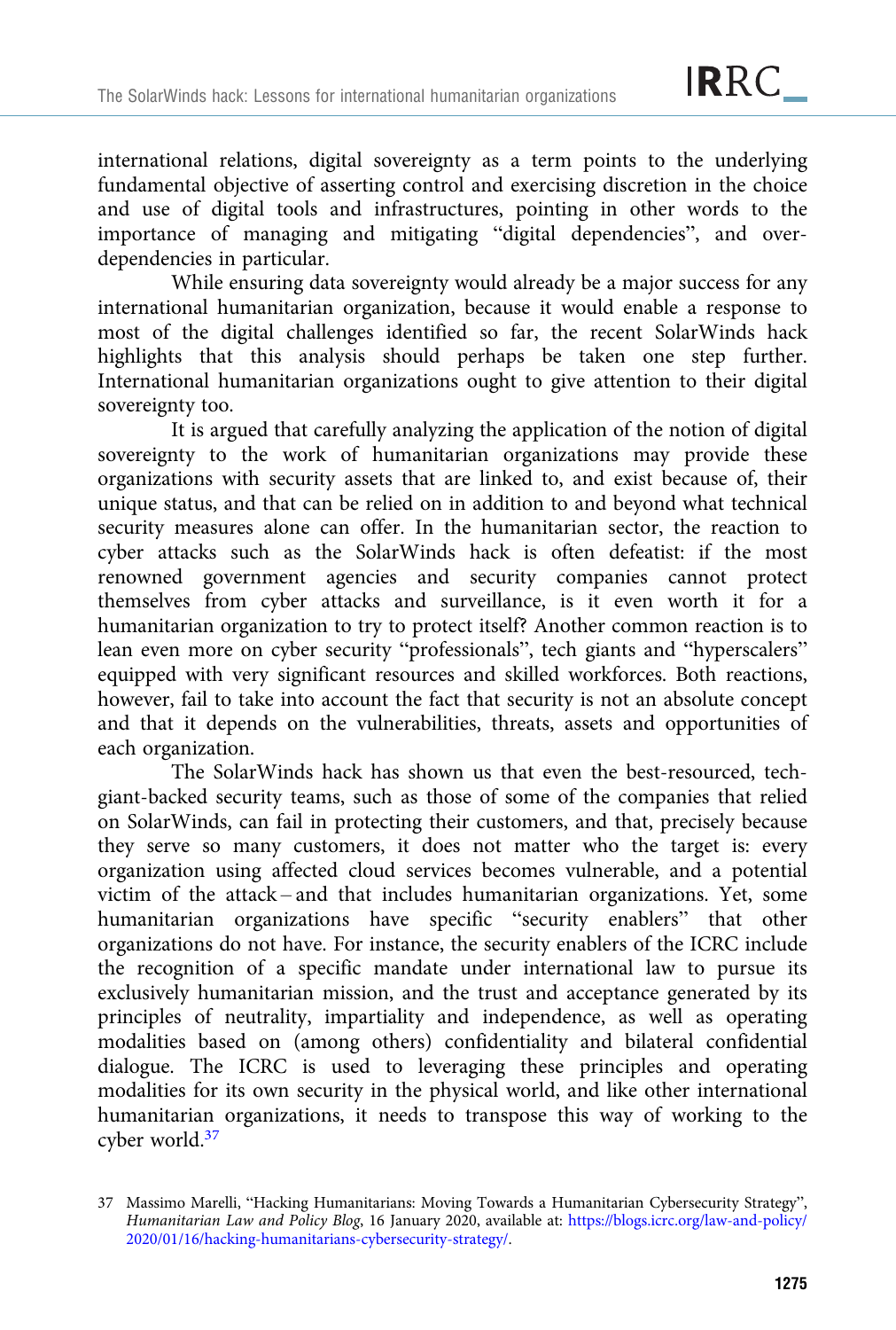## Ensuring the security of humanitarian actors in cyberspace

For over 150 years, the ICRC has been operating in conflict areas that are increasingly fragmented, polarized, volatile and difficult to read, where technical innovation has often brought important challenges. The ICRC has therefore been keenly aware of the vulnerable situation it is in. Specific security rules consider that in some places, walking down the street or in a market could be too dangerous; staff could get abducted or sometimes even killed simply because they are foreigners and/or they work for a humanitarian organization. In those cases, security rules provide for movement restrictions, and staff are not allowed to leave the compound of the organization unless specific security measures are in place. It is also possible that vehicles of the organization, moving in order to deploy and run its activities, may hit an improvised explosive device or be attacked, possibly by accident. Therefore, security rules provide for restrictions of movement along specifically greenlighted routes, notifying all the parties to the conflict or actors involved in a situation of violence about the anticipated movement in the area, and marking the organization's vehicles very visibly with emblems and flags in order for them to be recognized from afar.

This approach also relies on the assumption that a very important protective asset that humanitarians working amid conflict and violence can have and rely on is the trust and acceptance of warring parties, local authorities and populations.

The notion that the security of humanitarian staff is linked to trust and perceptions of neutrality, impartiality and independence is indeed one of the pillars of security for organizations like the ICRC. Acceptance is a key pillar of security that highlights the need to be politically, operationally and culturally accepted as a neutral, impartial and humanitarian actor by all relevant stakeholders – it is an essential operational modality that contributes to access and security. Specific security rules are therefore in place to ensure that humanitarian workers demonstrate at all times the humanity, neutrality, impartiality and independence that may grant them the trust and acceptance (or at least tolerance) of all relevant stakeholders.

This principled approach is further reinforced by a risk management-based security system that provides practical guidance for field staff as it navigates the acceptance–rejection sliding scale on a daily basis. This includes making sure that humanitarian personnel do not become "collateral damage" to an attack. For example, the ICRC would generally not locate an office within, or in proximity to, a military base. Nor would, in principle, an ICRC office or ICRC staff be protected by military personnel of one of the two parties to a conflict or actors in a situation of violence, as this would negatively affect its perception as a neutral and impartial humanitarian actor. It is for instance a common practice that humanitarian vehicles in transit must drive at a safe distance from military convoys.

While a parallel between the physical world and cyberspace is not straightforward and may be imperfect, there are reasons to consider that a similar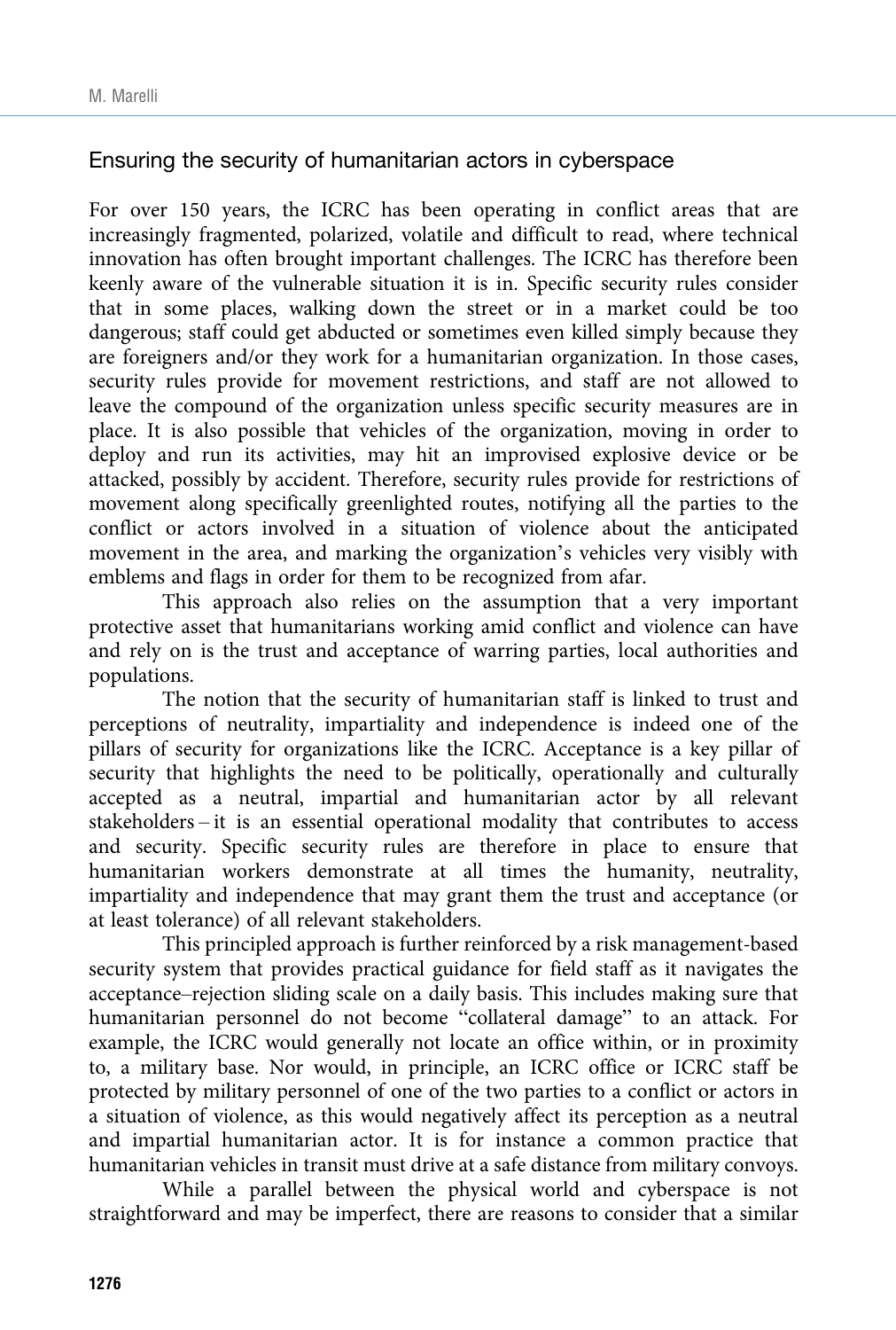approach – even if more technically challenging – could be transposed to cyberspace. By depending too much on the technology solutions, systems and networks that are increasingly recognized as compromising digital sovereignty, a humanitarian organization runs the risk of going against the logic of the security rules and principles mentioned above.

While it may be stretching things to suggest that the use of or dependence on these tools calls into question a humanitarian organization's neutrality, impartiality and independence, and in turn has an impact on its acceptance (or tolerance) and its security, it is simply a fact that the use of and dependence on these tools makes a humanitarian organization vulnerable to attacks aimed at the great powers that rely on them – just as a humanitarian organization could be the victim of a rocket attack on a military base if it had its office physically located within the base.

It may be that the "classic" humanitarian approach to security as set out above is not fully suitable for the digital sphere. But the above analysis does highlight that alternative approaches need to be looked for and considered, whether these may lead to already available tools and solutions or, more likely, to new tools that need to be designed and built.

# Humanitarians in the crossfire?

The SolarWinds attack is merely the latest manifestation of what is currently unfolding in cyberspace: a competition between the "great powers". David Kilcullen and others have analyzed this power struggle, including in cyberspace, stressing that what is at stake is not a series of isolated, one-off cyber incidents of a criminal nature, but a worldwide and increasingly strategic use of cyberspace to assert influence, and dominance, by global powers.38

Any international humanitarian organization that operates in a complex and volatile conflict environment on the basis of neutrality, impartiality and independence must remain alert to these geopolitical dynamics, since they have an impact on the physical world in which such organizations function. As a result, these organizations need to ground their planning in a robust strategy that captures the implications of the great powers' competition, and in this respect, what works for a multinational corporation may not necessarily work for an international humanitarian organization.39

Against the backdrop of these global tensions among the major cyber powers, one could ask whether using the same digital supply chain as one of the key stakeholders, and counting on the security it provides, brings a humanitarian organization dangerously close to the physical-world parallel of positioning offices within or near a military base. While the infrastructure of the base may

<sup>38</sup> David Kilcullen, The Dragons and the Snakes: How the Rest Learned to Fight the West, Oxford University Press, New York, 2022.

<sup>39</sup> M. Marelli, above note 37.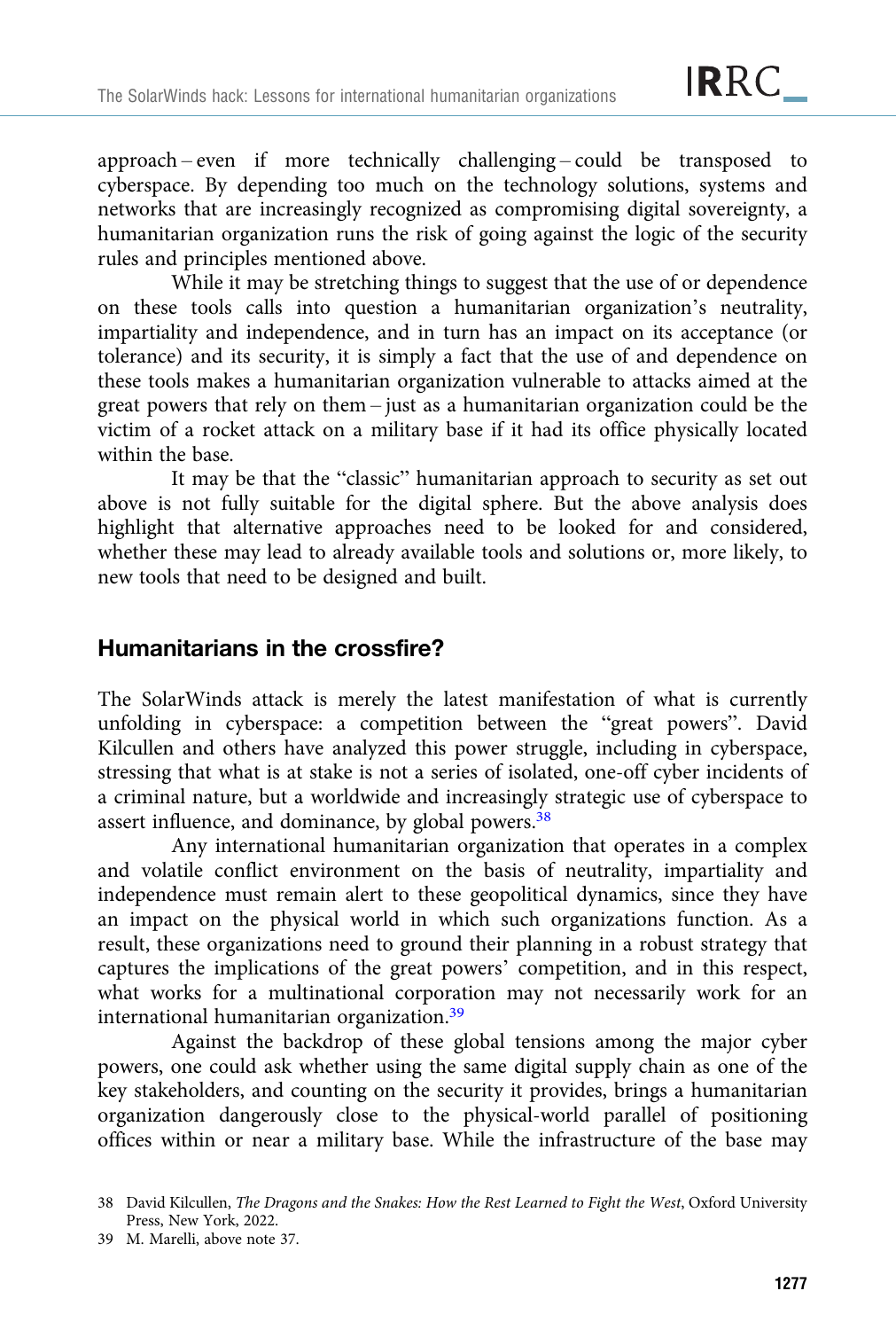look reassuring, relying on it may affect the perception that other stakeholders have of the organization's neutrality, impartiality and independence. It cannot be excluded that this, in turn, may affect the trust and acceptance that enables the organization to deliver on its exclusively humanitarian mandate. Even if the perception of the organization's neutrality, impartiality and independence is not affected, it could find itself caught in the crossfire if the military base is attacked, simply because of its proximity to the target.

While examining the threats from this angle takes into account just one of the many risks that hackers may pose, it does provide an important additional security enabler to leverage for protection from possible cyber operations by States and State-sponsored groups, or by non-State armed groups participating in the great powers' competition dynamics. Arguably these are the more powerful, and well-resourced, types of attackers.

## Tackling the challenge: Forward-looking proposals

Given the challenges laid out above, one question is pivotal: are there any alternatives to relying on the same supply chain as that which is used by possible targets?

The answer, unfortunately, is: not yet. There is no viable alternative for the entire stack of technology supporting the humanitarian cyber infrastructure, from hardware, to software, to networks, and beyond. The digital infrastructures we are using today have become increasingly complex. Digital systems are made of hardware and software that can be infiltrated in various ways, in particular on the supply chain. Indeed, according to former CIA and NSA director Michael Hayden, supply chain threats are not "a problem that can be solved" but "a condition that you have to manage".<sup>40</sup>

In this sense, digital sovereignty can be seen as a risk management problem with respect to digital supply chain threats. The asset at risk is an organization's digital infrastructure, including both software and hardware, but eventually also the organization's ability to carry out its mandate and mission. A successful strategy around digital sovereignty is therefore one that consists of the continuous assessment and management of risks related to the digital supply chain.

Risk mitigation tools from within the supply chain

There are several avenues being explored and worked on that can be useful as risk mitigation tools in this area. These avenues make sense for all organizations and are not of exclusive relevance for impartial humanitarian organizations, but they are ones that an organization of this type, having identified the supply chain as a particularly delicate area, may wish to consider as a priority.

<sup>40</sup> Adam Rawnsley, "Can Darpa Fix the Cybersecurity 'Problem from Hell'?", Wired, 8 May 2011, available at: [www.wired.com/2011/08/problem-from-hell/.](https://www.wired.com/2011/08/problem-from-hell/)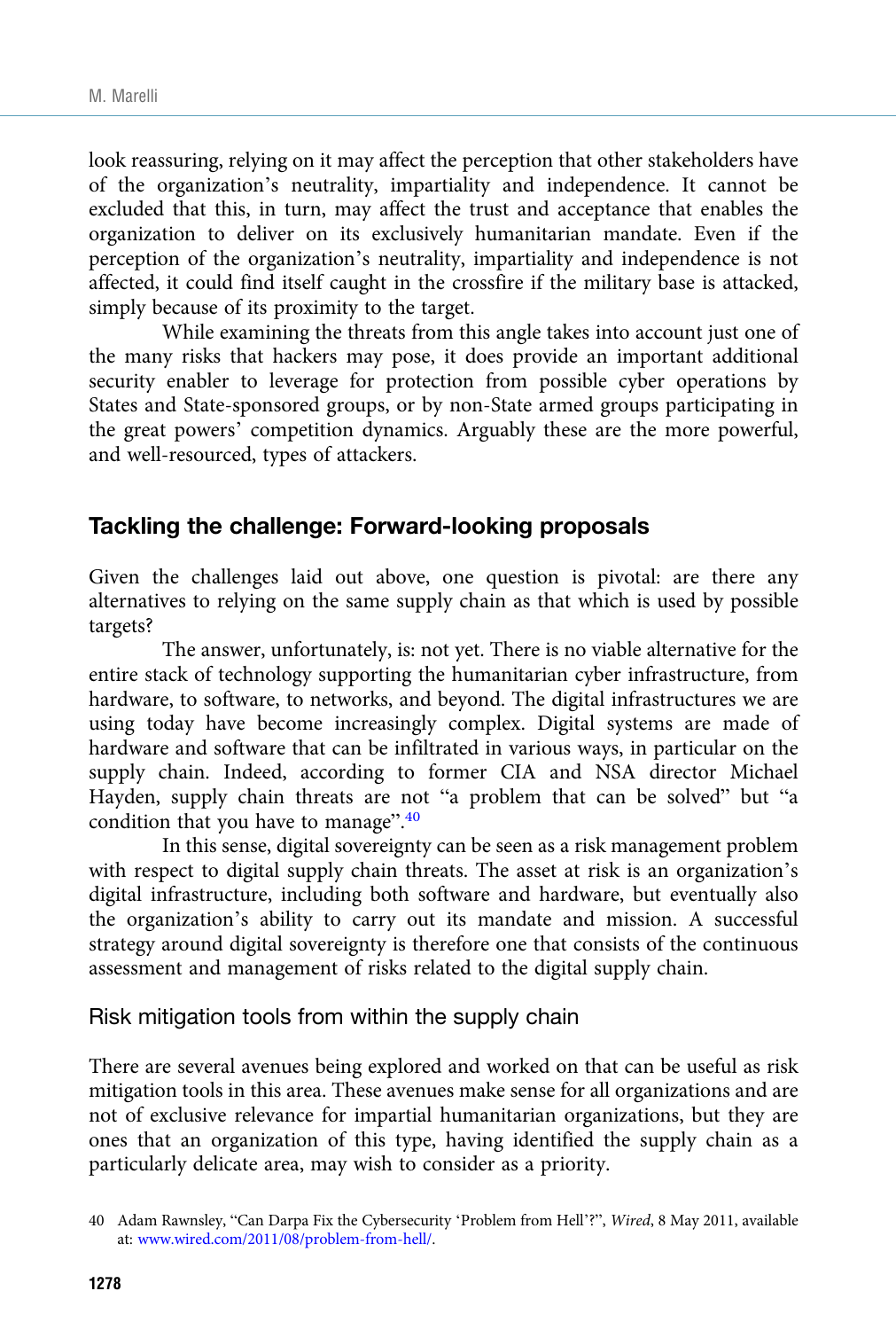The first one is based on the notion that, even if each digital component on its own cannot be fully trusted, it is possible to build trustworthy and resilient systems out of untrustworthy components. As security researcher Bruce Schneier has explained:

The other solution is to build a secure system, even though any of its parts can be subverted. … [C]an we solve [supply chain issues] by building trustworthy systems out of untrustworthy parts? It sounds ridiculous on its face, but the Internet itself was a solution to a similar problem: a reliable network built out of unreliable parts. This was the result of decades of research. That research continues today, and it's how we can have highly resilient distributed systems like Google's network even though none of the individual components are particularly good. It's also the philosophy behind much of the cybersecurity industry today: systems watching one another, looking for vulnerabilities and signs of attack.<sup>41</sup>

In other words, minimize trust to maximize trustworthiness.<sup>42</sup> "Zero trust" is an approach that goes in this direction. The National Institute of Standards and Technology (NIST) refers to the notion of "zero trust" as "a collection of concepts and ideas designed to minimize uncertainty in enforcing accurate, least privilege per-request access decisions in information systems and services in the face of a network viewed as compromised".<sup>43</sup> The main principles and technologies behind zero-trust security involve an assumption that an attacker could be both within and outside of the network, and that users within a network should not be assumed to be trusted. They include least-privilege access, microsegmentation, multi-factor authentication, and strict controls on device access.44

Many new technologies like distributed ledgers,<sup>45</sup> homomorphic encryption<sup>46</sup> and confidential computing<sup>47</sup> are designed to work under this assumption of a hostile environment. While their application would be very useful in enabling trust in an untrusted environment, some of these technologies are not yet mature enough to be fully deployed, and they are still being explored in research and development mode. It is therefore important to invest in partnerships to further leverage these advances in technology, such as the

<sup>41</sup> Bruce Schneier, "Every Part of the Supply Chain Can Be Attacked", New York Times, 25 September 2019, available at: [www.schneier.com/essays/archives/2019/09/every\\_part\\_of\\_the\\_su.html.](https://www.schneier.com/essays/archives/2019/09/every_part_of_the_su.html)

<sup>42</sup> David Basin, Patrick Schaller and Michael Schläpfer, Applied Information Security: A Hands-On Approach, Springer, Berlin, 2011.

<sup>43</sup> Scott W. Rose, Oliver Borchert, Stu Mitchell and Sean Connelly, Zero Trust Architecture, NIST Special Publication 800-207, August 2020, p. 4, available at: [ww.nist.gov/publications/zero-trust-architecture](https://www.nist.gov/publications/zero-trust-architecture).

<sup>44</sup> Cloudflare, "Zero Trust Security: What Is a Zero Trust Network?", available at: [www.cloudflare.com/](https://www.cloudflare.com/learning/security/glossary/what-is-zero-trust/) [learning/security/glossary/what-is-zero-trust/.](https://www.cloudflare.com/learning/security/glossary/what-is-zero-trust/)

<sup>45</sup> "Distributed Ledger", Wikipedia, available at: [https://en.wikipedia.org/wiki/Distributed\\_ledger.](https://en.wikipedia.org/wiki/Distributed_ledger)

<sup>46</sup> Microsoft, "Homomorphic Encryption", 27 March 2016, available at: [www.microsoft.com/en-us/research/](https://www.microsoft.com/en-us/research/project/homomorphic-encryption/) [project/homomorphic-encryption/](https://www.microsoft.com/en-us/research/project/homomorphic-encryption/).

<sup>47</sup> Azure, "Azure Confidential Computing", available at: [https://azure.microsoft.com/en-us/solutions/](https://azure.microsoft.com/en-us/solutions/confidential-compute/) [confidential-compute/.](https://azure.microsoft.com/en-us/solutions/confidential-compute/)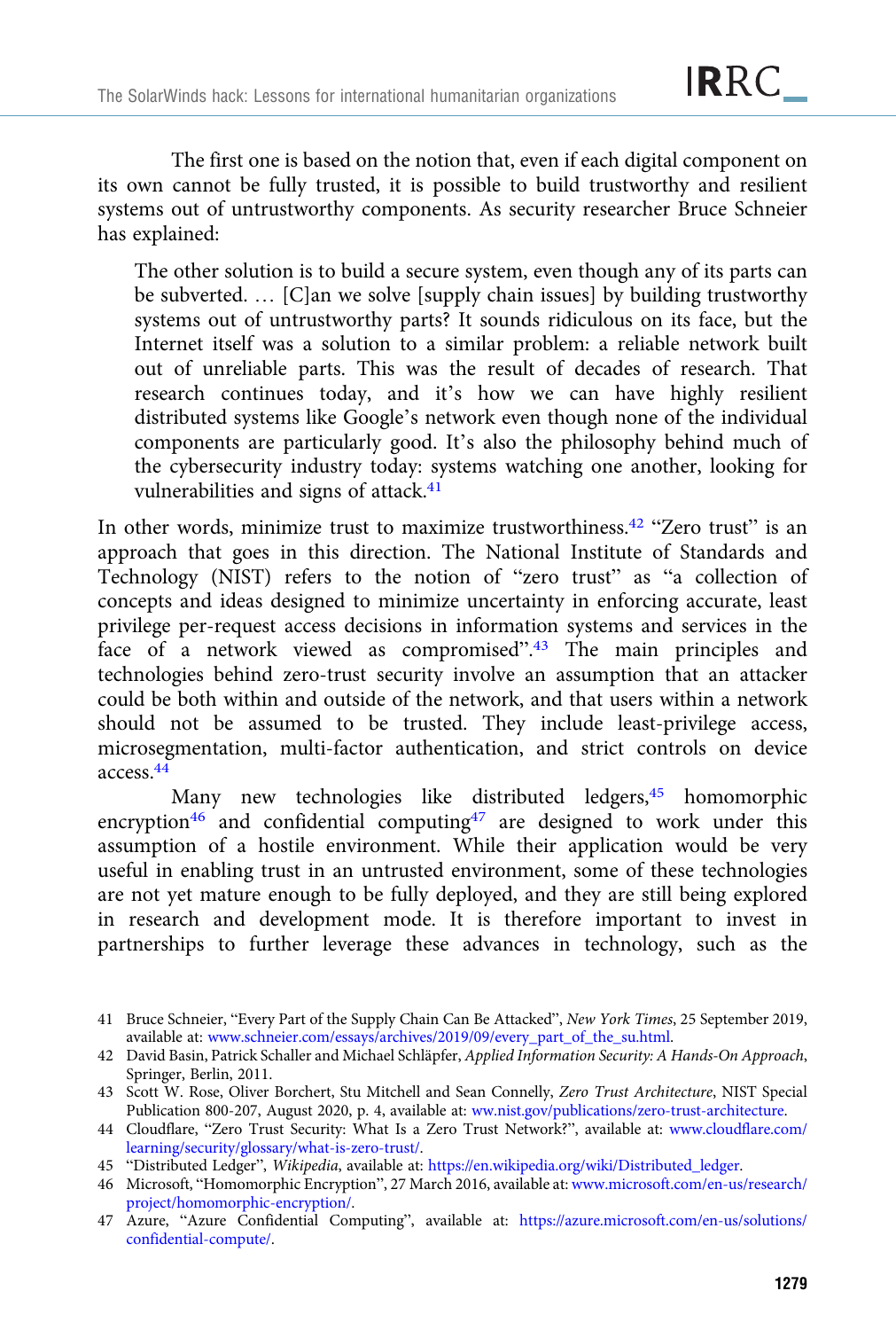partnerships that the ICRC recently launched with the Swiss Federal Institutes of Technology in Lausanne<sup>48</sup> and Zurich.<sup>49</sup>

In addition, establishing security standards for hardware and software can contribute to mitigating risks linked to supply chains. In its early days, aviation was also a sector that involved high risks; little or no governance was in place to guarantee the safety of aircraft, and passengers flew at their own risk.50 Today, the aviation industry is subject to extensive quality norms and testing requirements, and aircraft manufacturers are held accountable for defects found in the aircraft. Similarly, investing in the creation of minimum security standards for hardware and software, and holding suppliers accountable for violations of these standards, could go a long way in mitigating supply chain security risks.

Another key avenue in the mitigation of digital supply chain risks is the removal of strong supplier dependencies. In terms of digital sovereignty, vendor lock-in without the possibility of moving from one vendor to another – for example, because of product incompatibilities, lack of interoperability or portability, or because there may be no alternative in the market – is a major concern. Such dependencies bear various risks: if the vendor goes out of business, it can no longer provide support for its products or patches to address discovered vulnerabilities. Also, the vendor can suddenly change its policies and pricing to the detriment of the customer, or even stop delivering its products and services as a form of digital sanction.

To address the risks linked with vendor dependencies of this type, free and open-source alternatives can be considered. An interesting initiative in this respect was the MALT Project at the European Organization for Nuclear Research (CERN),51 which was aimed at implementing a strategy to seek "open software solutions and products with simple exit strategies and low switching costs". Free and open-source software (FOSS)<sup>52</sup> can be seen as a method for mitigating dependencies; it is usually developed through the collaboration of an open community, and can be publicly reviewed and modified, and used for any purpose.53 However, it should be noted that FOSS comes with its own supply chain risks, and under the cover of improvements, malicious contributors can

<sup>48</sup> EPFL, "EPFL, ETH Zurich and the ICRC Team Up to Bolster Humanitarian Aid", 10 December 2020, available at: <https://actu.epfl.ch/news/epfl-eth-zurich-and-the-icrc-team-up-to-bolster-hu/>.

<sup>49</sup> ETH Zürich, "Engineering at the Service of Humanitarian Aid", 10 December 2020, available at: [https://](https://ethz.ch/en/news-and-events/eth-news/news/2020/12/cooperation-icrc.html) [ethz.ch/en/news-and-events/eth-news/news/2020/12/cooperation-icrc.html](https://ethz.ch/en/news-and-events/eth-news/news/2020/12/cooperation-icrc.html).

<sup>50</sup> Digital Switzerland, Supply Chain Security, 26 September 2019, p. 14, available at: [https://digitalswitzerland.com/](https://digitalswitzerland.com/wp-content/uploads/2021/08/White_Paper_Supply_Chain_Security_2019_09_25_EN.pdf) [wp-content/uploads/2021/08/White\\_Paper\\_Supply\\_Chain\\_Security\\_2019\\_09\\_25\\_EN.pdf.](https://digitalswitzerland.com/wp-content/uploads/2021/08/White_Paper_Supply_Chain_Security_2019_09_25_EN.pdf)

<sup>51</sup> Andrew Purcell, "Three-Year MALT Project Comes to a Close", CERN, 17 January 2022, available at: [https://home.cern/news/news/computing/three-year-malt-project-comes-close.](https://home.cern/news/news/computing/three-year-malt-project-comes-close)

<sup>52</sup> The term "free" refers not to the price of a product but to "freedom". Many prefer to use the term "free/ libre and open-source software" (FLOSS) to clear up the ambiguity. See Richard Stallmann, "FLOSS and FOSS", GNU Operating System, available at: [www.gnu.org/philosophy/floss-and-foss.en.html](https://www.gnu.org/philosophy/floss-and-foss.en.html).

<sup>53</sup> Albeit still being subject to licenses. See, for instance, Open Source Initiative, "Licenses & Standards", available at: <https://opensource.org/licenses>; Janelia Farm FlyEM Project, "Open Source Licenses and Their Compatibility", available at: <https://janelia-flyem.github.io/licenses.html>.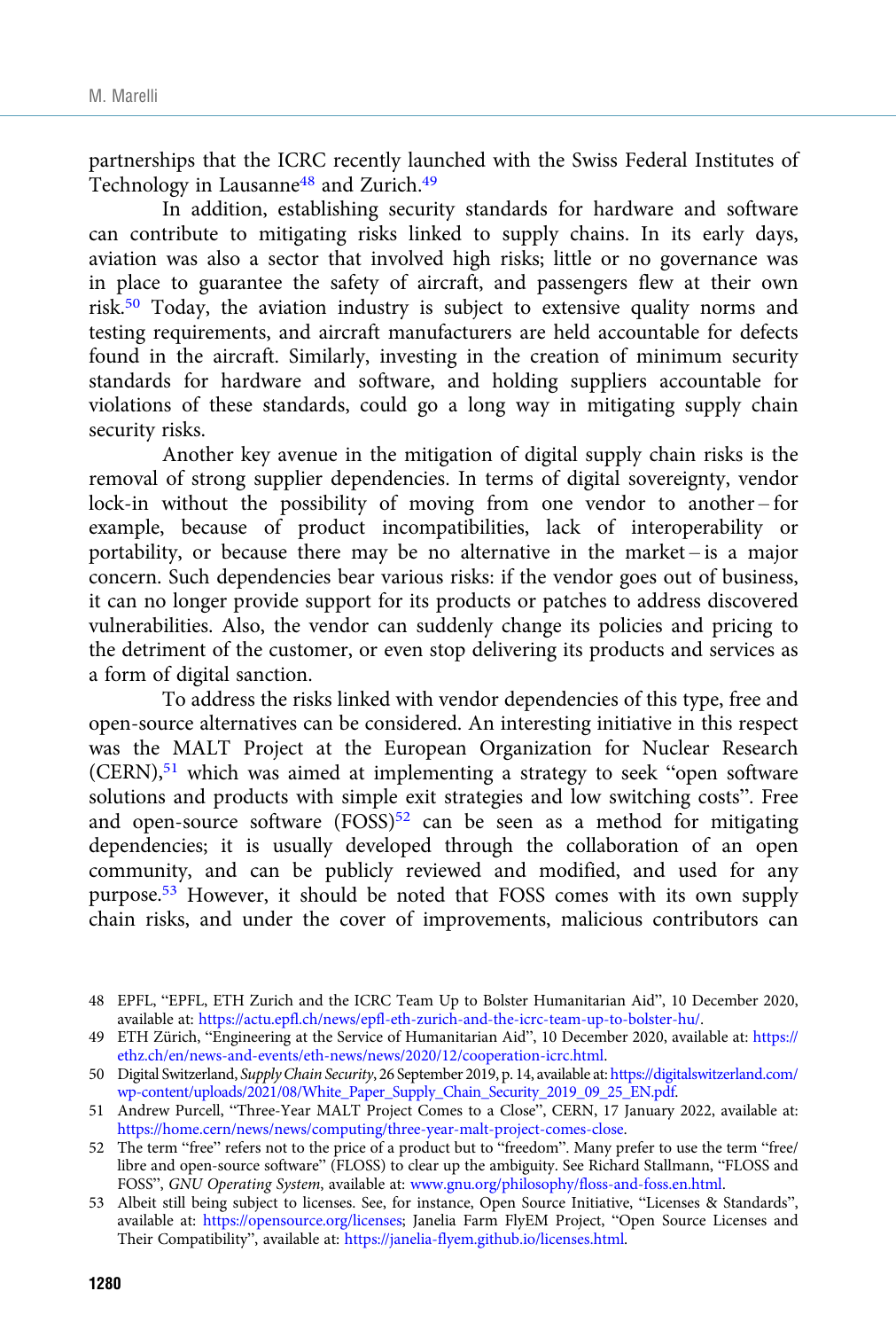propose changes that leave a backdoor in the software,<sup>54</sup> as mentioned above with reference to Birsan's study. Moreover, the amount of support and security that can be provided for FOSS often depends on the size and expertise of the contributing open-source community.

A complementary concept to open hardware and open-source software is open standards. Open standards are standards that do not prohibit the creation of conforming open-source implementations.<sup>55</sup> Open standards in turn give open-source implementations the guidance and interface specifications needed to be portable and interoperable.<sup>56</sup> Even beyond FOSS, open standards can prevent vendor lock-in, simply because they are not proprietary and can be used by other vendors as well.<sup>57</sup> The Internet Engineering Task Force (IEFT),<sup>58</sup> with the help of other organizations, produces and maintains many open standards in so-called Requests for Comments (RFCs). RFCs are a series of documents that contain technical and organizational notes about the Internet; some of them become standards.

When open standards or open-source alternatives to proprietary solutions are not available or not satisfactory, diversifying the digital supply chain can reduce the impact of vendor dependence and improve overall supply chain resilience.<sup>59</sup>

## The ICRC and "cyber crossfire"

The risk of "cyber crossfire" for a neutral, impartial and independent humanitarian organization like the ICRC, within the global competition between the great powers, has been mentioned above. In the area of supply chain attacks, it involves the risk of an organization becoming a victim of collateral damage, or having its systems exposed to attacks targeted at a different entity, due to its reliance on the same digital supply chain as that of the target of the operation. In the physical world, the ICRC would not open an office close to a military installation because military installations are obvious (and under certain conditions lawful) targets for enemy forces in armed conflicts. In the same vein, in the digital world, risk assessment for digital procurement should consider the risk of suppliers, or a particular piece of software or hardware, being targeted because they are used by other customers, who may be (lawful or unlawful) targets of cyber operations.

<sup>54</sup> Ravie Lakshmanan, "PHP's Git Server Hacked to Insert Secret Backdoor to Its Source code", The Hacker News, 28 March 2021, available at: [https://thehackernews.com/2021/03/phps-git-server-hacked-to-insert](https://thehackernews.com/2021/03/phps-git-server-hacked-to-insert-secret.html)[secret.html.](https://thehackernews.com/2021/03/phps-git-server-hacked-to-insert-secret.html)

<sup>55</sup> "What Are Open Standards?", Opensource.com, available at: [https://opensource.com/resources/what-are](https://opensource.com/resources/what-are-open-standards)[open-standards](https://opensource.com/resources/what-are-open-standards).

<sup>56</sup> Jon Siegel and Richard Mark Soley, "Open Source and Open Standards: Working Together for Effective Software Development and Distribution", Technology Innovation Management Review, November 2008, available at: <https://timreview.ca/article/207>.

<sup>57</sup> Andy Gower, "Open Standards vs Open Source: A Basic Explanation", IBM, 2 April 2019, available at: [www.ibm.com/blogs/cloud-computing/2019/04/02/open-standards-vs-open-source-explanation/.](https://www.ibm.com/blogs/cloud-computing/2019/04/02/open-standards-vs-open-source-explanation/)

<sup>58</sup> See the IEFT standards and mission, available at [www.ietf.org/standards/](https://www.ietf.org/standards/) and [www.ietf.org/about/](https://www.ietf.org/about/mission/) [mission/](https://www.ietf.org/about/mission/) respectively.

<sup>59</sup> Sarah Hippold, "Diversifying Global Supply Chains for Resilience", Gartner, 4 February 2021, available at: [www.gartner.com/smarterwithgartner/diversifying-global-supply-chains-for-resilience/](https://www.gartner.com/smarterwithgartner/diversifying-global-supply-chains-for-resilience/).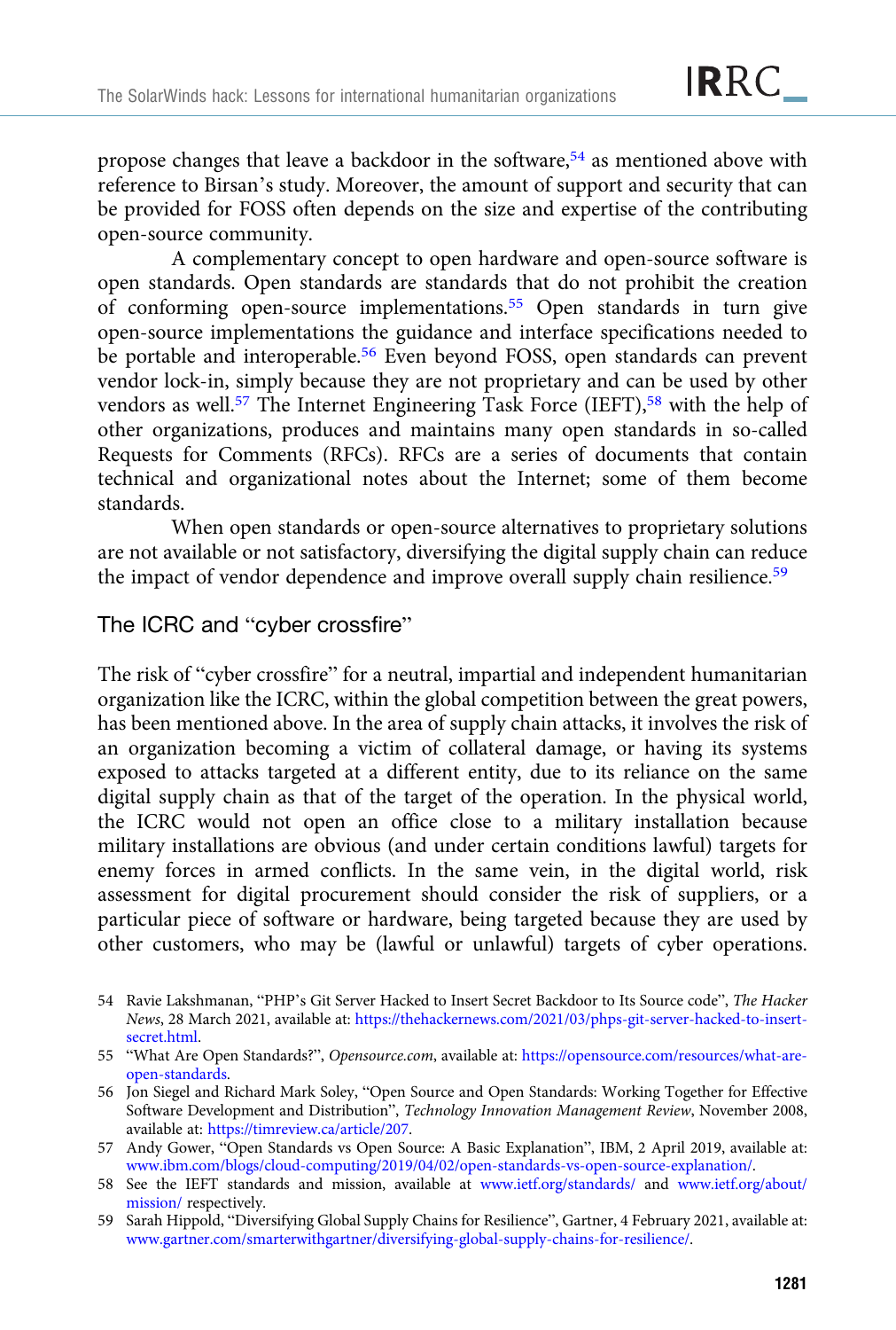This may be an element to militate for a more "independent" supply chain, or a supply chain that has less dependencies and therefore provides its users with more "sovereignty".

On the other hand, suppliers who serve other customers, including customers active in regulated business sectors or business sectors involving sensitive information handling, or who handle critical infrastructure, such as suppliers offering public cloud services, may be more likely to have very high security measures in place – even if the SolarWinds hack proved that this is far from a straightforward assumption.<sup>60</sup> Ultimately, therefore, the choice of supplier and supply chain for an impartial humanitarian organization may need to take into account, in addition to all the elements listed in the section above, a tradeoff between the benefit of enjoying the alleged higher security standards of "industrial" suppliers and the risk of cyber crossfire.

The assessment of digital supply chain risks, therefore, starts by identifying the potential threats and threat actors that apply specifically to each individual organization, and by analyzing the available mitigating measures in respect of each of those threats and threat actors. Threat actors range from unskilled actors who take advantage of well-known, unpatched software vulnerabilities through ready-to-use exploitation tools,<sup>61</sup> to States and State-sponsored groups with access to zero-day exploits, $62$  the ability to interfere with products of vendors under their jurisdiction<sup>63</sup> and even the resources to combine cyber tools with human intelligence.<sup>64</sup>

In analyzing how to address risks arising from each of these threat actors, it may be established, for example, that the impartial humanitarian organization in question is not specifically on the radar of "script kiddies", and the organization, vis-à-vis those actors, is in neither a better nor a worse position than any company trying to protect itself from them. Yet the more limited capabilities of these threat actors may mean that the risks represented by them may be adequately addressed with state-of-the-art cyber hygiene, whether in an "industrial" and allegedly more secure supply chain or in a more "independent" or "sovereign" supply chain. On the other hand, as far as more capable threat vectors such as State or State-sponsored attackers are concerned, it may not be possible to effectively defend an organization from attacks originating from them if they really invest resources into developing an attack.

- 60 David E. Sanger, Nicole Periroth and Julian E. Barnes, "As Understanding of Russian Hacking Grows, So Does Alarm", New York Times, 28 May 2021, available at: [www.nytimes.com/2021/01/02/us/politics/](https://www.nytimes.com/2021/01/02/us/politics/russian-hacking-government.html) [russian-hacking-government.html](https://www.nytimes.com/2021/01/02/us/politics/russian-hacking-government.html).
- 61 Alpine Security, "7 Steps to Hack a Target with Virtually No Experience", available at: [https://](https://alpinesecurity.com/blog/7-steps-to-hack-a-target-with-virtually-no-experience/) [alpinesecurity.com/blog/7-steps-to-hack-a-target-with-virtually-no-experience/.](https://alpinesecurity.com/blog/7-steps-to-hack-a-target-with-virtually-no-experience/)
- 62 Project Zero, "Introducing the In-the-Wild Series", available at: [https://googleprojectzero.blogspot.com/](https://googleprojectzero.blogspot.com/2021/01/introducing-in-wild-series.html) [2021/01/introducing-in-wild-series.html.](https://googleprojectzero.blogspot.com/2021/01/introducing-in-wild-series.html)
- 63 Arjun Kharpal, "Huawei Says It Would Never Hand Data to China's Government. Experts Say It Wouldn't Have a Choice", CNBC, 4 Match 2019, available at: [www.cnbc.com/2019/03/05/huawei](https://www.cnbc.com/2019/03/05/huawei-would-have-to-give-data-to-china-government-if-asked-experts.html)[would-have-to-give-data-to-china-government-if-asked-experts.html.](https://www.cnbc.com/2019/03/05/huawei-would-have-to-give-data-to-china-government-if-asked-experts.html)
- 64 David Kushner, "The Real Story of STUXNET", IEE Spectrum, 26 February 2013, available at: [https://](https://spectrum.ieee.org/telecom/security/the-real-story-of-stuxnet) [spectrum.ieee.org/telecom/security/the-real-story-of-stuxnet.](https://spectrum.ieee.org/telecom/security/the-real-story-of-stuxnet)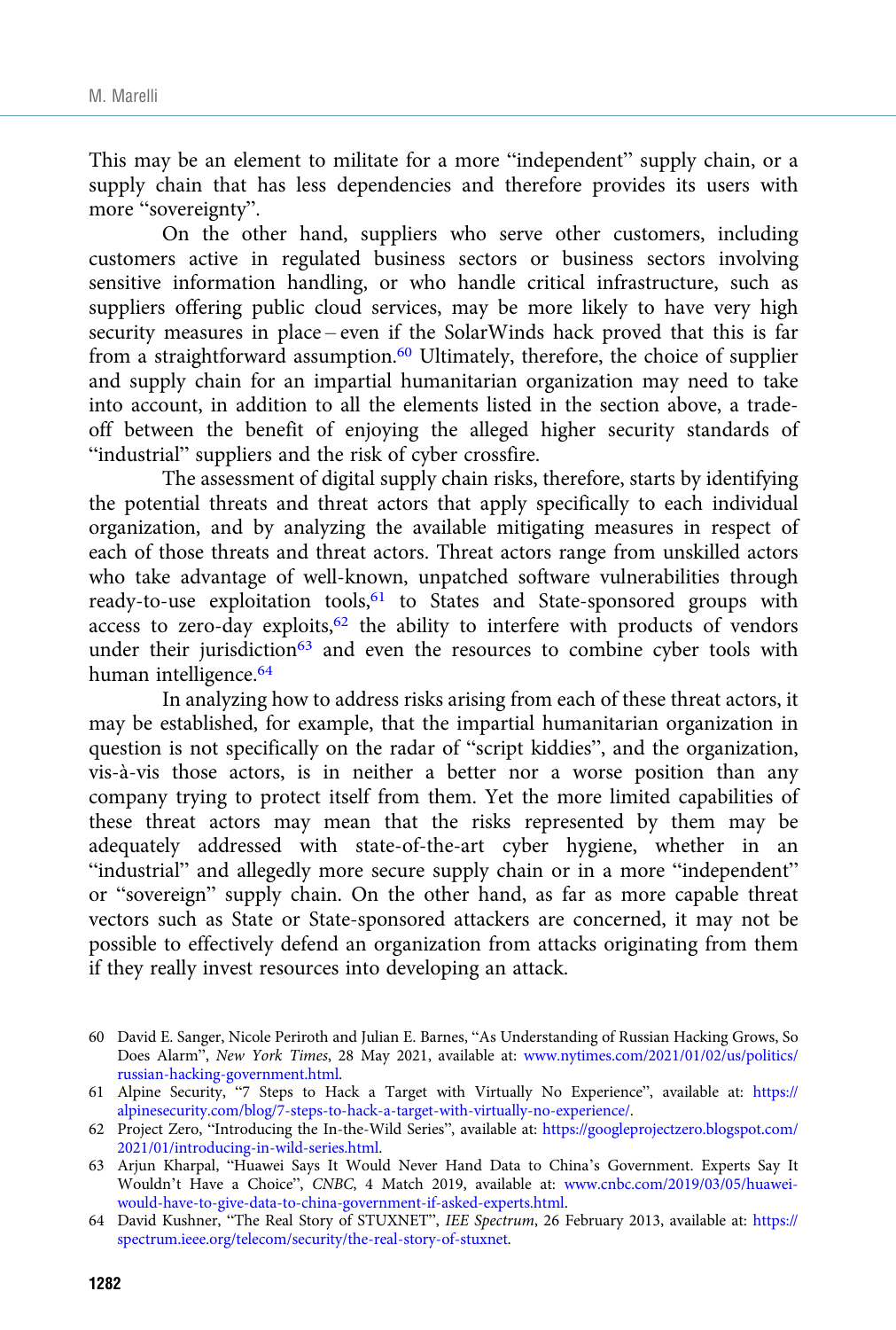The ICRC can, however, leverage a number of unique protection assets that other organizations do not have, such as public international law relating to international organizations,  $65$  international humanitarian law,  $66$  and – beyond what is provided under international humanitarian law in times of armed conflict – the respect by all States for the neutrality, impartiality and independence of the organization and the respect for the solely humanitarian nature of its work, as enshrined, for example, in Article 2 of the Statutes of the International Red Cross and Red Crescent Movement.<sup>67</sup> The ICRC can thus leverage its widespread acceptance and the protection it enjoys under the provisions mentioned above, also in the digital world; however, there are two essential preconditions for this.

The first precondition, just as would be the case outside the cyber paradigm, is the fact that a humanitarian organization needs to be capable of credibly anticipating, detecting (ideally preventing) and, very importantly, understanding who is responsible for possible adverse cyber operations likely to affect the organization. The challenges around attribution are many, and very significant.<sup>68</sup> In public discourse, attribution of cyber operations is often associated with public attribution by States, accompanied, in many cases, by State responses such as sanctions and indictments. There are several reasons why States use public attribution as a key part of an integrated national security policy response. $69$  This State-specific angle is outside of the scope of this article and is analyzed in detail elsewhere.70 What matters, in the framework of the present analysis, is not so much attribution as such, but the capacity for an organization to identify the likely source of an adverse cyber operation, as a necessary condition to enable the organization to continue its bilateral confidential dialogue with its interlocutors<sup>71</sup> – simply put, to allow the organization to know who to talk to. From the angle of an actor that may be considering directing an operation against a humanitarian organization, this is also likely to have a deterrent effect, since that actor will know that the operation will not go undetected. Beyond identification of the origin of a cyber operation as an enabler of bilateral confidential dialogue, public attribution by States concerning an operation affecting the ICRC can also have a significant deterrent effect, as it can put the

- 66 Tilman Rodenhäuser, "Hacking Humanitarians? IHL and the Protection of Humanitarian Organisations against Cyber Operations", EJIL: Talk!, 16 March 2020, available at: [www.ejiltalk.org/hacking](https://www.ejiltalk.org/hacking-humanitarians-ihl-and-the-protection-of-humanitarian-organizations-against-cyber-operations/)[humanitarians-ihl-and-the-protection-of-humanitarian-organizations-against-cyber-operations/.](https://www.ejiltalk.org/hacking-humanitarians-ihl-and-the-protection-of-humanitarian-organizations-against-cyber-operations/)
- 67 Statutes of the International Red Cross and Red Crescent Movement, Adopted at the 25th International Conference of the Red Cross and Red Crescent, Geneva, 1986 (amended 1996 and 2006), available at: [www.icrc.org/en/doc/assets/files/other/statutes-en-a5.pdf.](https://www.icrc.org/en/doc/assets/files/other/statutes-en-a5.pdf)

<sup>65</sup> "Scenario 04: A State's Failure to Assist an International Organization", Cyber Law Toolkit, available at: [https://cyberlaw.ccdcoe.org/wiki/Scenario\\_04:\\_A\\_State](https://cyberlaw.ccdcoe.org/wiki/Scenario_04:_A_State's_failure_to_assist_an_international_organization)'s\_failure\_to\_assist\_an\_international\_organization.

<sup>68</sup> Florian J. Egloff, "Public Attribution of Cyber Intrusions", Journal of Cybersecurity, Vol. 6, No. 1, 2020.

<sup>69</sup> Ibid., p. 3.

<sup>70</sup> Ibid.

<sup>71</sup> ICRC, "The International Committee of the Red Cross's (ICRC's) Confidential Approach: Specific Means Employed by the ICRC to Ensure Respect for the Law by State and Non-State Authorities: Policy Document", International Review of the Red Cross, Vol. 94, No. 887, 2012, available at: [https://](https://international-review.icrc.org/sites/default/files/irrc-887-confidentiality.pdf) [international-review.icrc.org/sites/default/files/irrc-887-confidentiality.pdf](https://international-review.icrc.org/sites/default/files/irrc-887-confidentiality.pdf).